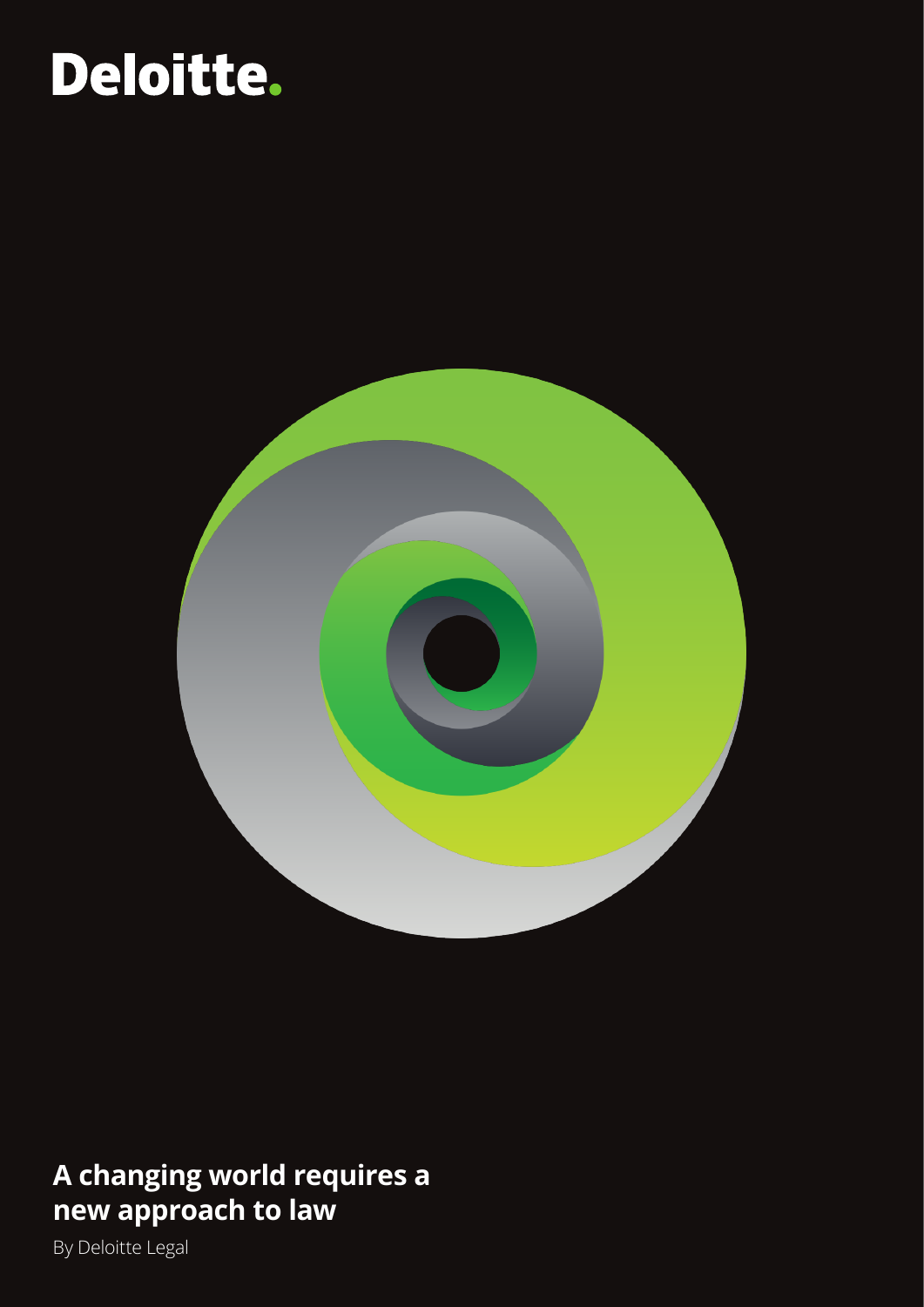### Content

| The Deloitte Approach—Legal Management Consulting | 01 |
|---------------------------------------------------|----|
| <b>Measuring Value</b>                            | 03 |
| Strategy                                          | 04 |
| Legal Risk Management                             | 05 |
| <b>Operating Models</b>                           | 07 |
| Legal Process                                     | 10 |
| <b>Sourcing Strategy</b>                          | 11 |
| Selection                                         | 14 |
| Technology                                        | 15 |
| Data                                              | 18 |
| Roles                                             | 19 |
| Predicting the Future                             | 21 |
| Managing Change                                   | 23 |
| <b>Supporting Research</b>                        | 24 |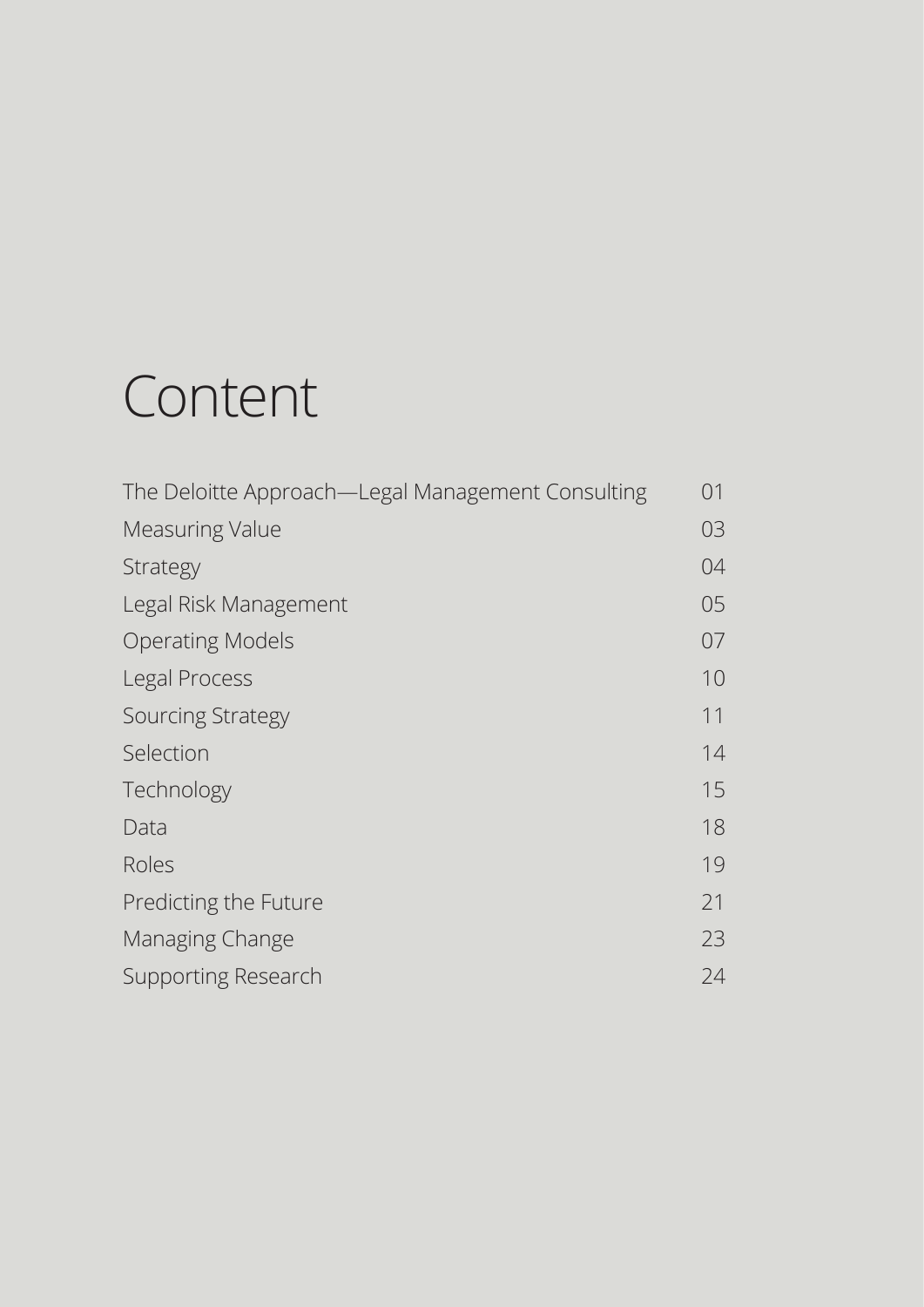### Foreword

Companies need their legal teams to keep pace with the commercial needs of the business—while at the same time, legal departments are increasingly being asked to do more with the same or fewer resources. Today's corporate General Counsel (GC) faces multiple challenges: a heightened regulatory environment, mass globalisation of business, and acceleration of technology advancements. This is resulting in increased complexity and demand from the business which is creating an unsustainable workload for existing in-house legal departments. The current business landscape creates a compelling reason for legal departments to rethink their operating model, achieve greater efficiencies and increase the value they deliver back to the business.

This paper is intended to present GCs with a variety of opportunities for transforming their operating model to a desired state.

#### **Luis Fernando Guerra**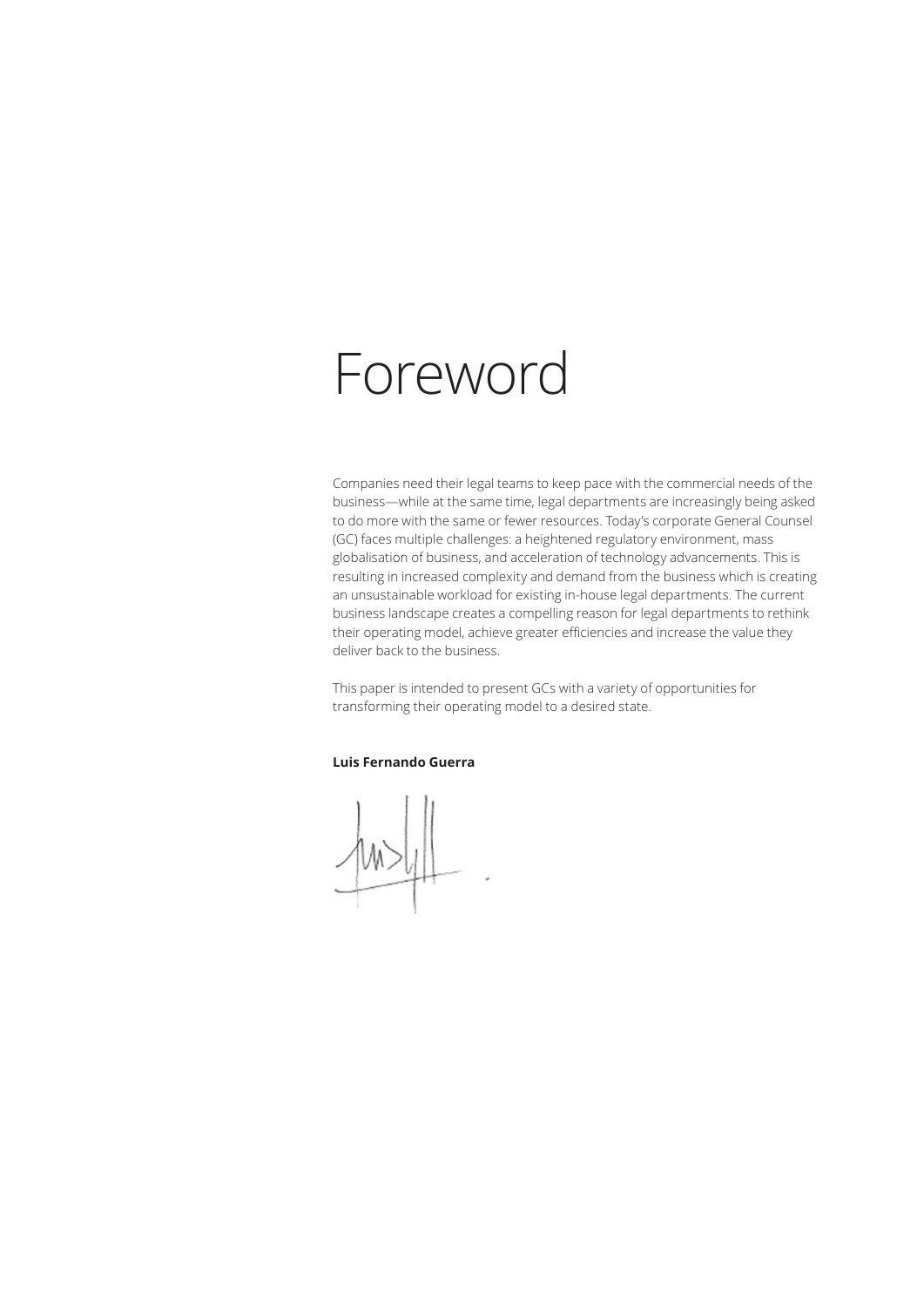# The Deloitte Approach-Legal Management Consulting

#### **The legal world is transforming and Deloitte Legal is developing the tools to help legal businesses during this transformative time.**

Deloitte's work on Legal Management Consulting (LMC) was inspired by two quite different factors:

- **1. The first was our study of the global legal market.** We interviewed General Counsel ("GCs") and conducted formal research with GCs, CEOs, CFOs, and other senior executives and identified a growing need for a much more disciplined and systematic approach to the management of in-house legal departments.
- **2. The second factor was our work during the past decade in the field of tax management consulting.** Deloitte's Tax Management Consulting (TMC) is now a global, multidisciplinary service that assists tax departments and tax directors with strategies, and advises them on operating models and technology.

Considering an in-house lawyer's need for rigour and process in legal functions, we decided to draw on our experience in tax and apply the TMC methodology to law practices. When we suggested this idea to lawyers, we uncovered a considerable overlap and synergy. When we raised the possibility of LMC during research and discussions with in-house counsel, the feedback was encouraging.

LMC is a new approach and a new discipline, developed for lawyers by lawyers and other experts. It builds on mainstream management consultancy, risk advisory services, as well as tax management consulting. LMC is a collection of models, frameworks, and systems to help in-house lawyers run their departments more efficiently and comprehensively meet their business needs. It is an attempt to capture countless person-hours of management and consulting experience into a set of services and tools. Similar to TMC, LMC focuses on operating models, technology, work-sourcing, and cost management.

Our research suggests that in-house functions are under unprecedented pressures, both internal and external, to demonstrate value, manage risk, contain costs, embrace new ways of working, introduce technology, operate globally, and align with their organisations. It is a time of transformation. It is time to transform.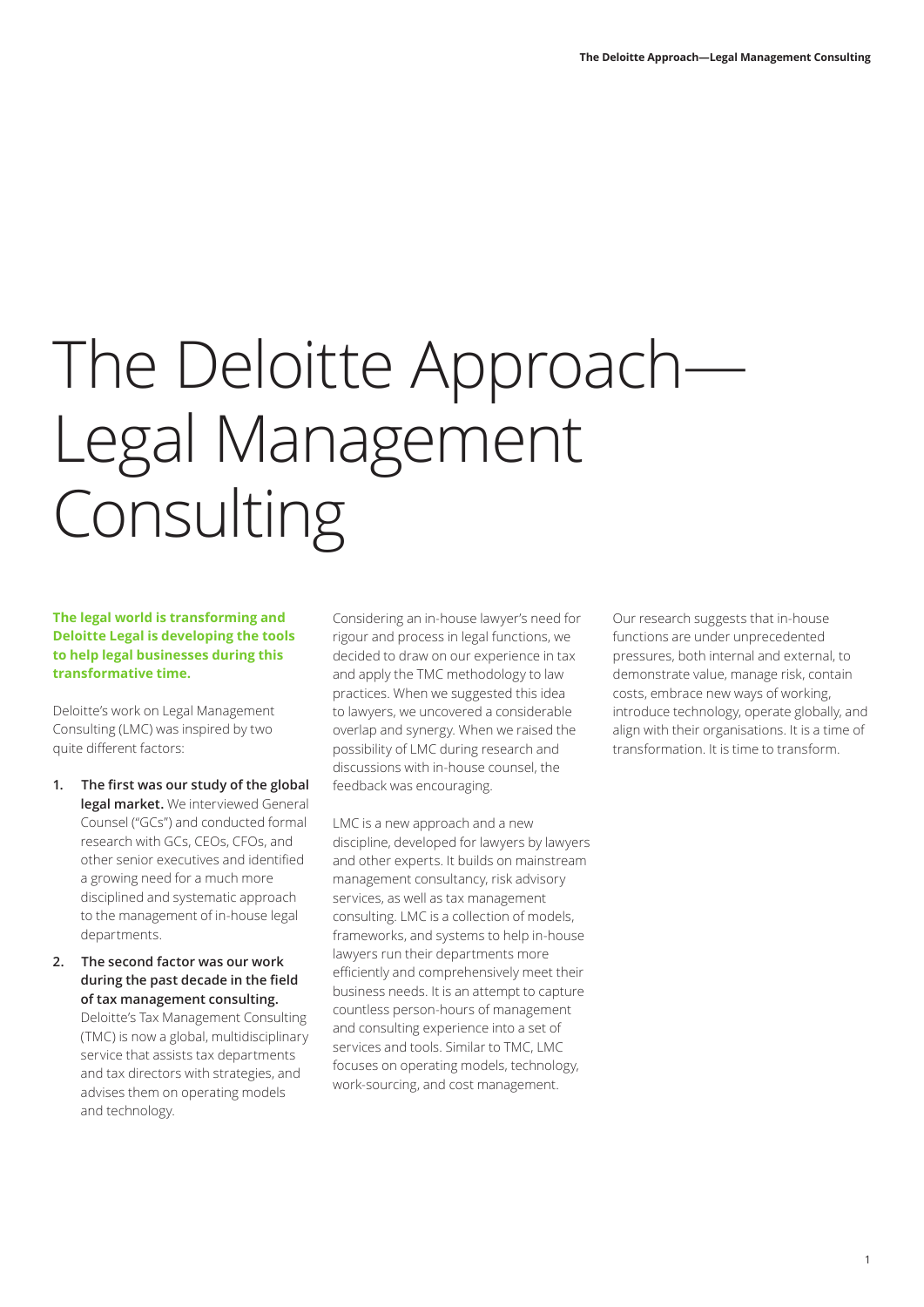

LMC is designed to help GCs manage and transform their departments in a controlled and methodical manner, to move from fire-fighting and piecemeal changes to a more structured transition.

This paper provides an overview of the issues that LMC addresses, of the solutions on which we are working, and of our thinking so far as we explore new territory in the legal services arena. The plan is for Deloitte to develop LMC together with our clients.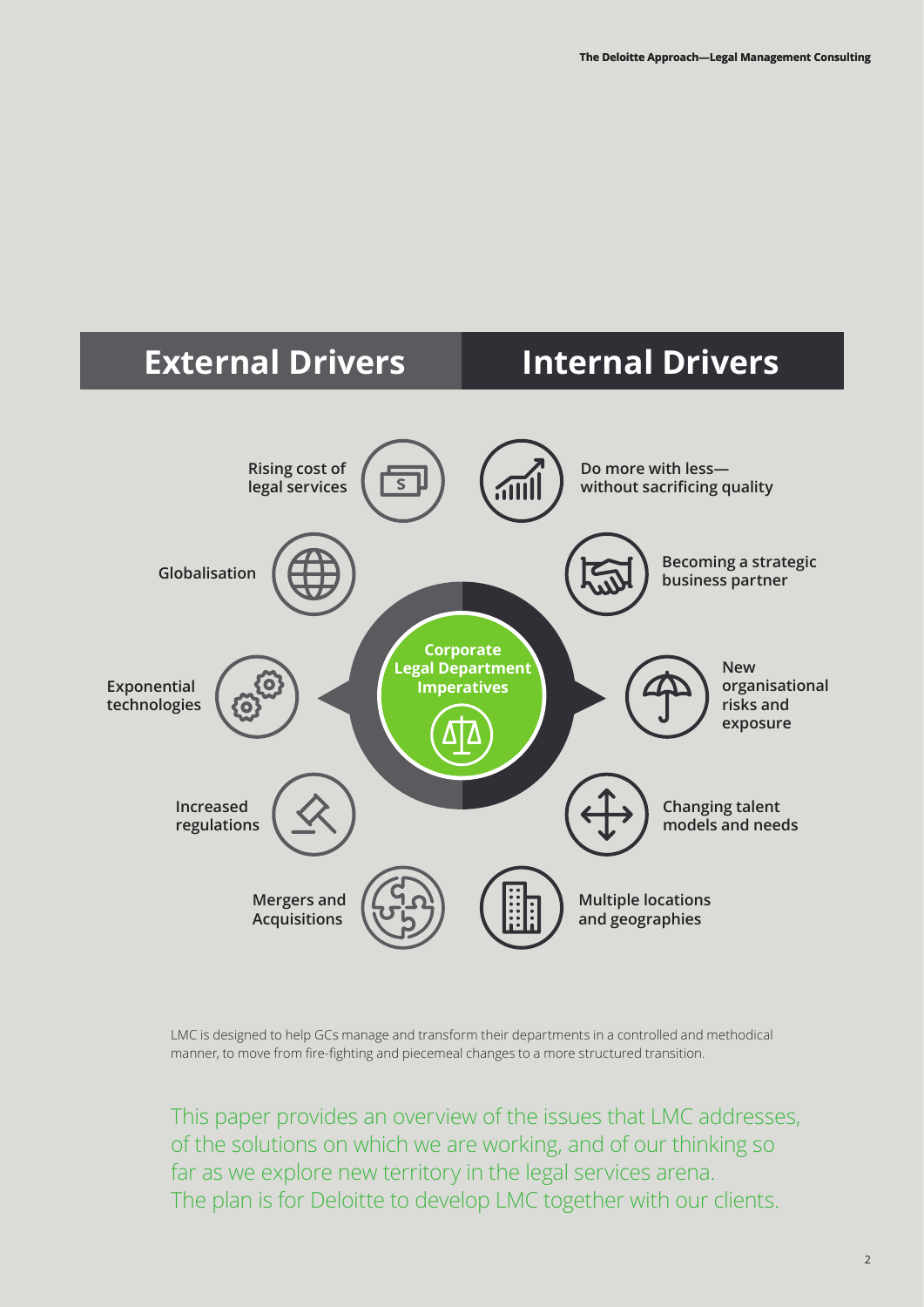# Measuring Value

One of the great unanswered questions in the world of law is how practitioners can demonstrate value to their clients. In tax, there is less of a challenge because tax experts can quantify savings that flow from a given tax arrangement and point to the effective tax rate as a definitive indicator of performance.

Unlike tax experts, measuring the contribution of lawyers is less obvious. How does one place a numerical value on a disaster averted, a dispute preempted or a breach avoided?

While we do not have all the answers, it is our intention in the coming years for our LMC specialists to contribute to the ongoing debate and develop practical tools to help in-house lawyers build greater, demonstrable value into their services. Our tax and consulting experience will offer some guidelines and we are already engaged with our legal risk specialists, who have long been concerned with the business benefits of avoiding rather than resolving problems. Recent work with major legal departments confirms that their tools and techniques can be adapted for other law practices. We also plan for our economists to create productivity measurements for legal businesses.

A number of important distinctions can already be identified. While we currently do not have the models to quantify the **absolute** value of lawyers' contribution, it is possible to assess **relative** contribution through the following three potential key performance indicators:

- 1. To compare the legal costs (internal and external) of similar businesses
- 2. The costs of work done in law firms as against in-house departments
- 3. The costs of work undertaken traditionally by lawyers in contrast with alternative providers. (This can include new labour models or technologybased solutions)

Such comparisons are undertaken informally today on the basis of limited data. Our aim is to provide better tools for this analysis and access to superior data sets—using machine learning techniques rather than informal benchmarking.

Our research also indicates that listening more intently to the end-users of a legal service helps to identify the benefits they expect. The recipients of legal services should be asked what tangible value they expect and the legal business' contribution should be measured against those expectations, as well as more intangible ideals of legal precision. A rough and informal but practical guidance delivered early is often preferred to exhaustive legal analysis submitted at the tail end of a project. Users of legal services often seek qualitative value (reassurance, peace of mind, and confidence) rather than quantifiable value (savings and revenue).

#### **Summary**

- **•** Deloitte's LMC team is Counsel demonstrate and measure the value they bring
- **•** Deloitte's LMC specialists aim
- thought to and expressly

Users also want to be able to monitor progress on their legal work. New techniques can help here—from global reporting and dashboarding, to standardisation and process mapping each enabling greater control, increased insight, and improved levels of compliance.

In-house lawyers should also consider and articulate their value, such as their unique experience, insight, and expertise.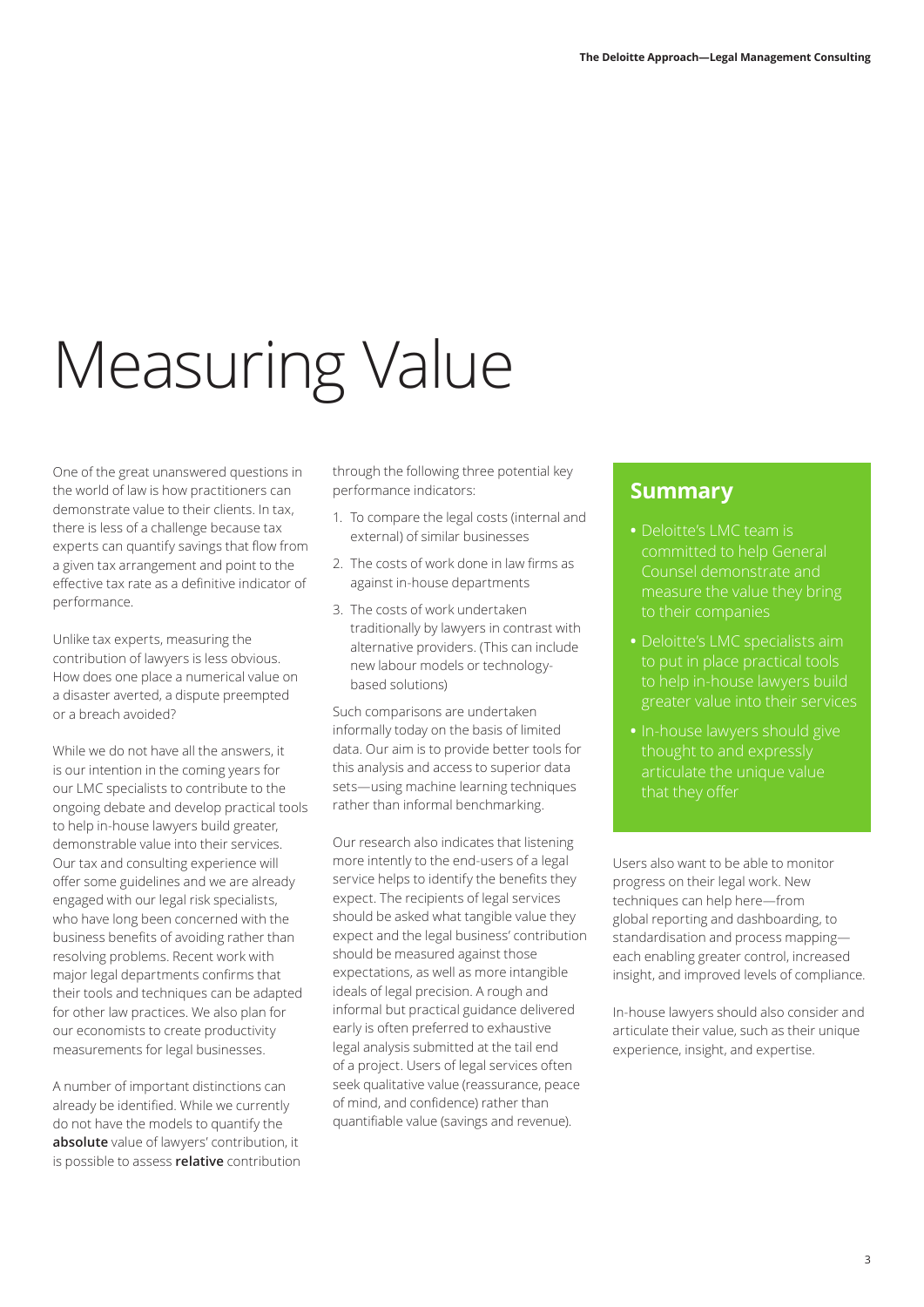## **Strategy**

We have learned that many external and in-house lawyers are wary of the subject of strategy because it often sounds like jargon and irrelevant to legal advice.

It is true that strategy is sometimes dressed up in complex terminology, but this need not be the case. Our experience from the Deloitte Tax Management Consulting practice has shown us that there is a practical approach to strategic planning which has greatly enhanced the work of tax directors and tax departments. We can use similar techniques in law.

The contribution of LMC is not to come to our clients and make specific recommendations. Strategic thinking should not be outsourced to us or to any external consultants. Instead, the role of LMC is to provide a tried and tested framework for strategy work, along with guidance from our specialists, so that in-house legal departments can plan future position strategies in a clear and structured manner.

Our timeframe for strategy work is generally within the next three to five years, with a focus not on short-term fire-fighting but on long-term business health. We can help create and maintain a broad and sustainable, as well as relevant and valued, legal capability within a given business.

The purpose of strategic thinking is to set direction and priorities for an inhouse department and align them with broader department strategies within the organisation. It is also essential to put in place realistic plans for the changes required. These plans should be based partly on the values and culture of the department, although they may not have been expressly articulated in the past. In large part, the strategic direction should also be driven by a robust analysis of the legal needs of the business and, vitally, the main legal risks that it faces. These risks may shift, but once the direction is set, we will work together to select a preferred operating model, and establish management responsibilities.

There are 10 elements of strategy: direction, priorities, alignment, planning, values, culture, needs, risks, operating model, and responsibilities. For each of these elements, LMC will provide tools and techniques to help in-house lawyers make choices and plan for the future and formulate a high-level strategic view.

Finally, we believe that strategy must be led directly by the leaders of an organisation. In an in-house environment, the GC or COO (with the express support of the GC) must own the process.

- **•** The purpose of strategic and priorities for the in-house department that align with the broader strategy of the organisation
- **•** Our emphasis in strategy next three to five years with health
- **•** There are 10 elements of strategy to consider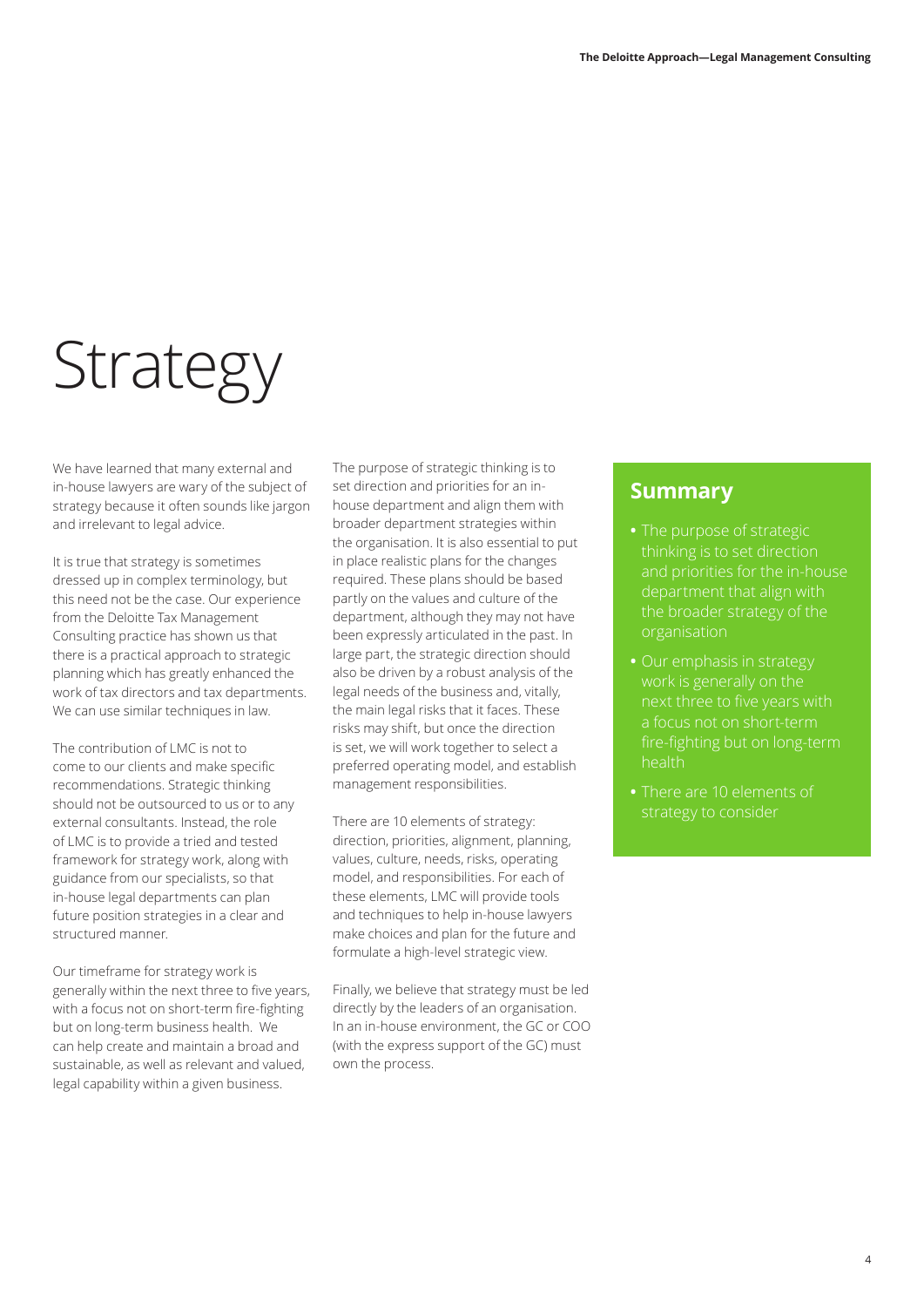# Legal Risk Management

During our research and conversations we have found that most senior, in-house counsel believe that they are in the risk management business. This correlates to some extent with our work in the tax business, where directors are often preoccupied with tax risk. But because of the more complex regulatory environment, rapid globalisation, and the diversity of legal regimes across the world, we see that legal departments face a wider range of risks.

The primary, formidable risks handled by in-house departments today involve legal compliance and reputation and seldom originate in the legal function. GCs worry that most risks arise from activities and behaviours across businesses without GC control and without management visibility. They are concerned that even their most upright employees may unconsciously breach a local regulation or set up some anti- competitive process that increases exposure for the business.

We have been struck in our discussions that, although risk is high on the list of priorities and concerns of most GCs, there are very few tools for the systematic and effective management of legal risk.

This is where LMC comes in. We applied systems and methods successfully implemented in both our tax and risk practices, and now have a framework for the identification, assessment, monitoring, and reporting of legal risks. While we do not believe that risk management can be reduced to a science, a more systematic approach, proven in other fields of business, can be mapped onto legal and compliance functions.

New skills, roles and responsibilities are required as legal and compliance departments move from reactive management of risk to risk avoidance. People skilled in preventative and precautionary services are needed to fill these roles.

New reporting lines and communication channels are required and will be consolidated globally. Operating risks should be managed, with legal and commercial risk, as well as legal and compliance risk, via the integration of systems and processes.

- **•** Legal and compliance systematic approach to risk management
- **•** New skills, roles and responsibilities will be needed as legal and compliance reactive risk management to
- to be created, and where appropriate, consolidated on a global basis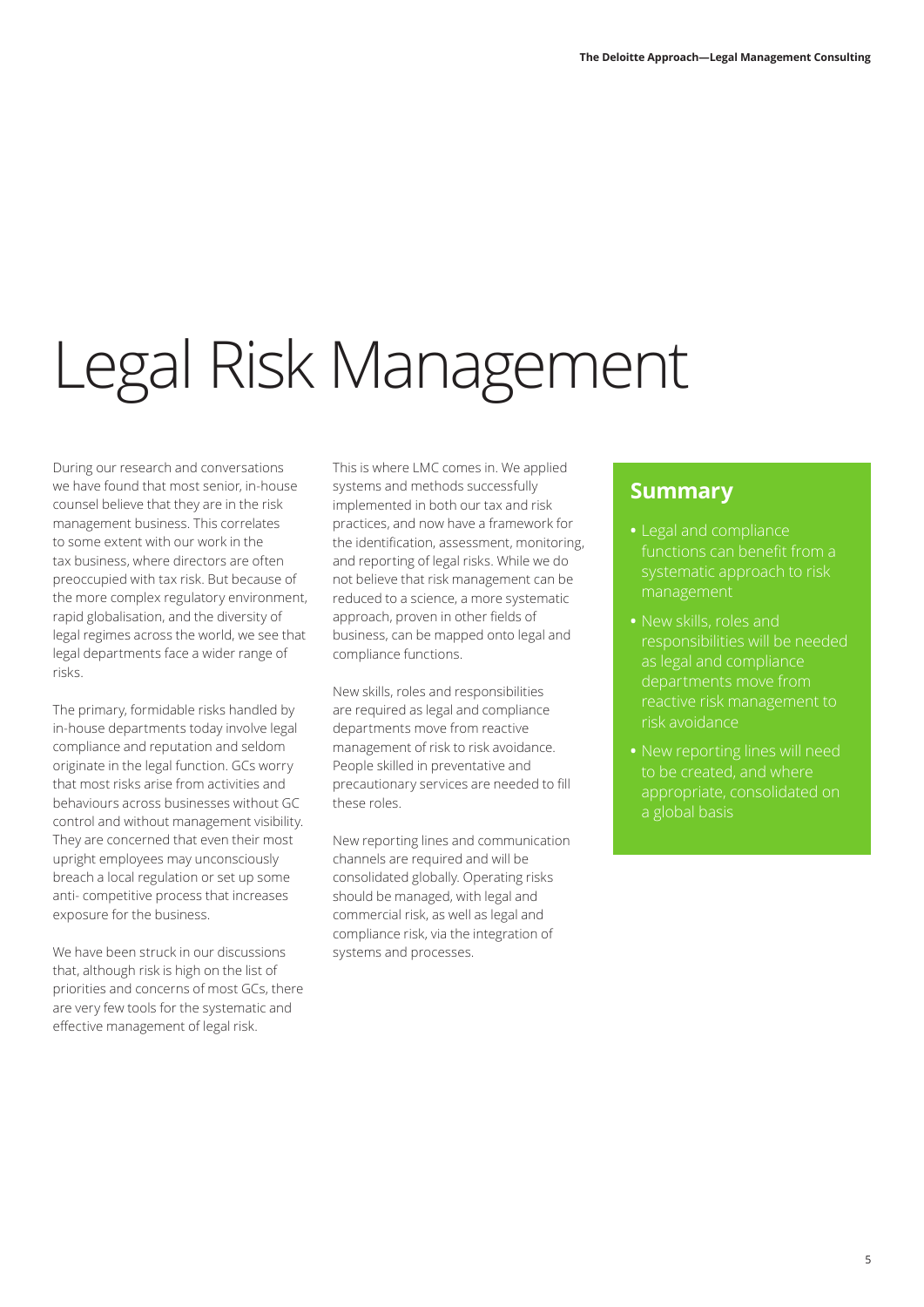### **Legal Risk Management**

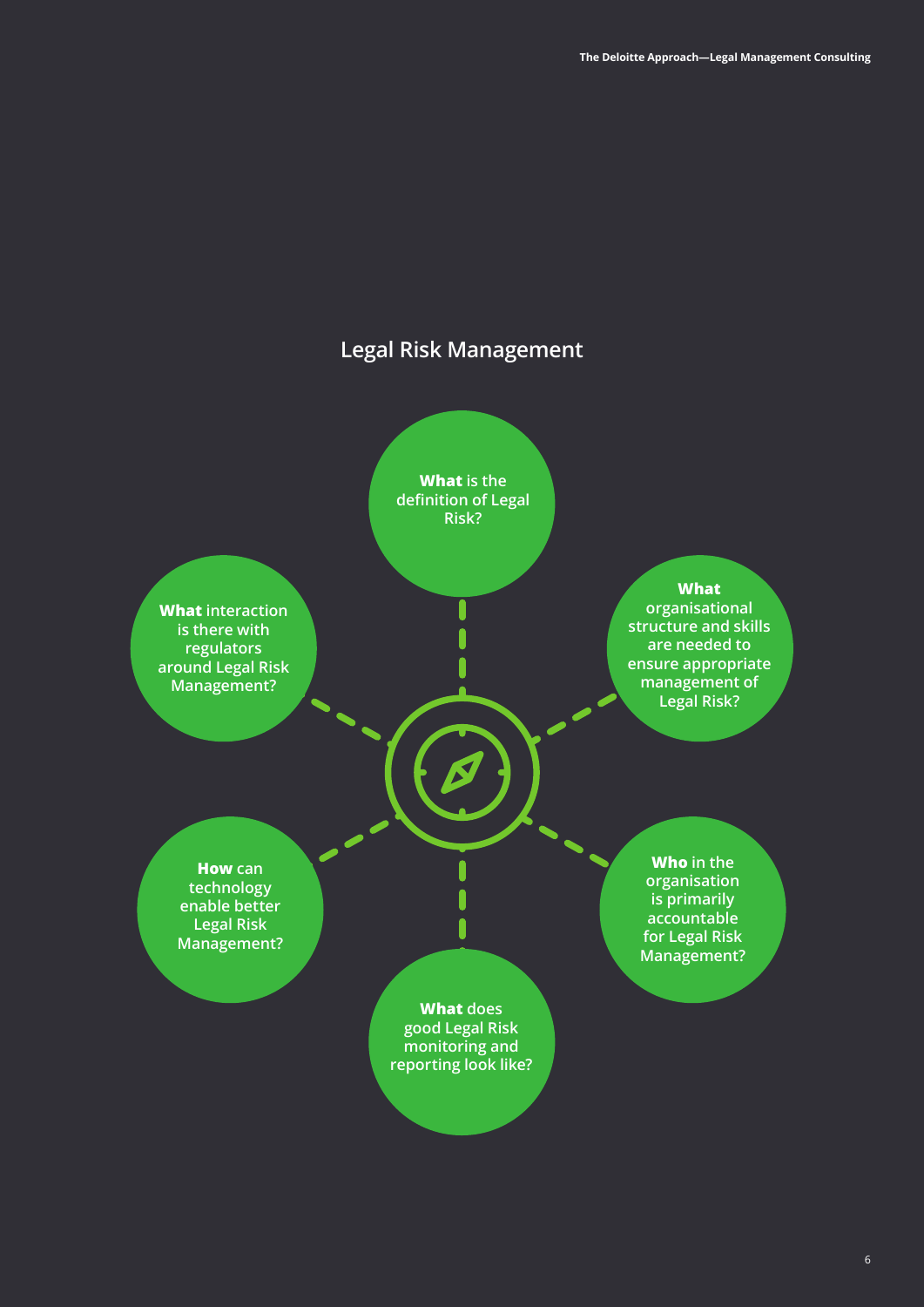# Operating Models

Our work in tax management consulting suggests that in-house lawyers would benefit from thinking about the future shape of their departments in terms of what we call 'legal operating models'. These models specify how legal operations are organised to deliver legal services in their respective businesses. As depicted in the adjacent diagram, "The Legal Management Consulting Operating Model," this operating model includes the strategic direction of the department, the governance of the function, the tasks and services that are required, and the enablers or infrastructure that support these activities.

Of course, some kind of operating model is always in place in a legal department, whether or not in-house lawyers are cognisant of them, but our experience suggests that an operating model helps articulate an explicit direction in any business. Models bring clarity to those who work within the business and to their clients. They provide a systematic benchmarking to compare against similar businesses. An operating model helps assess operational performance (efficiency, effectiveness, and customer satisfaction), and it is a useful tool when planning any structural reorganisation.

There is no optimal operating model for in-house legal departments. However, standard models are beginning to emerge, whether organisations in-source or outsource, centralise or decentralise, onshore or off-shore, or whether or not they integrate legal and compliance. We believe it is now possible to identify some best practices in relation to operating modes, taking into account the broader needs of an organisation.

Our research found that many GCs and legal COOs are anticipating a transformation in the operation of their departments during the next few years. New service delivery models, often based on technology, are gaining approval and are as likely to challenge in-house lawyers' work as much as external law firms'. In-house lawyers are incrementally beginning their 'transformation journey', representing a move from one operating model to another.

- **•** In-house lawyers would shaping their department in terms of 'legal operating models'
- **•** A legal operating model consists of four key components:
	- The strategic direction of department
	-
	- The tasks and services to be delivered
	- The enablers or infrastructure that support these activities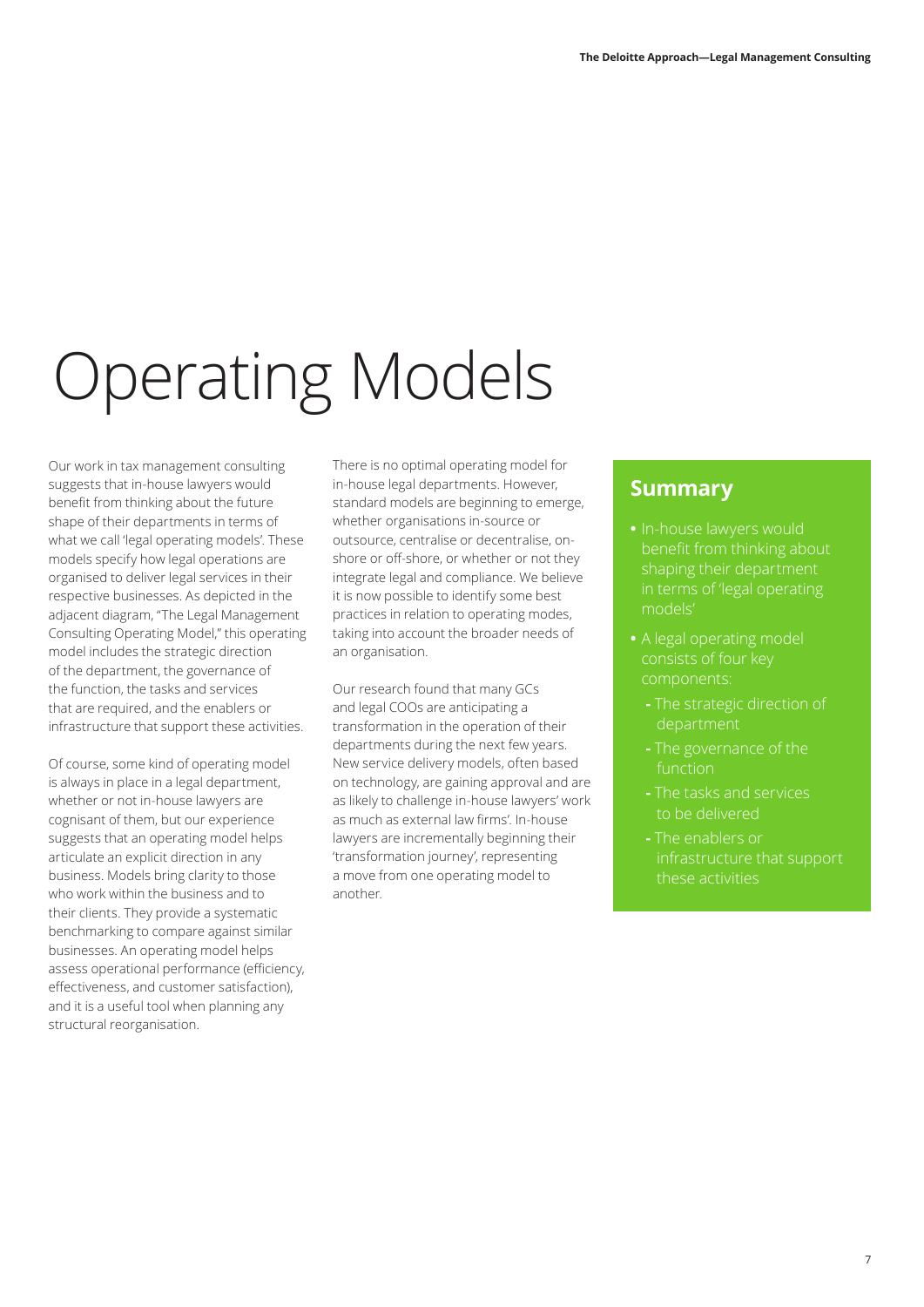### **The Legal Management Consulting Operating Model**

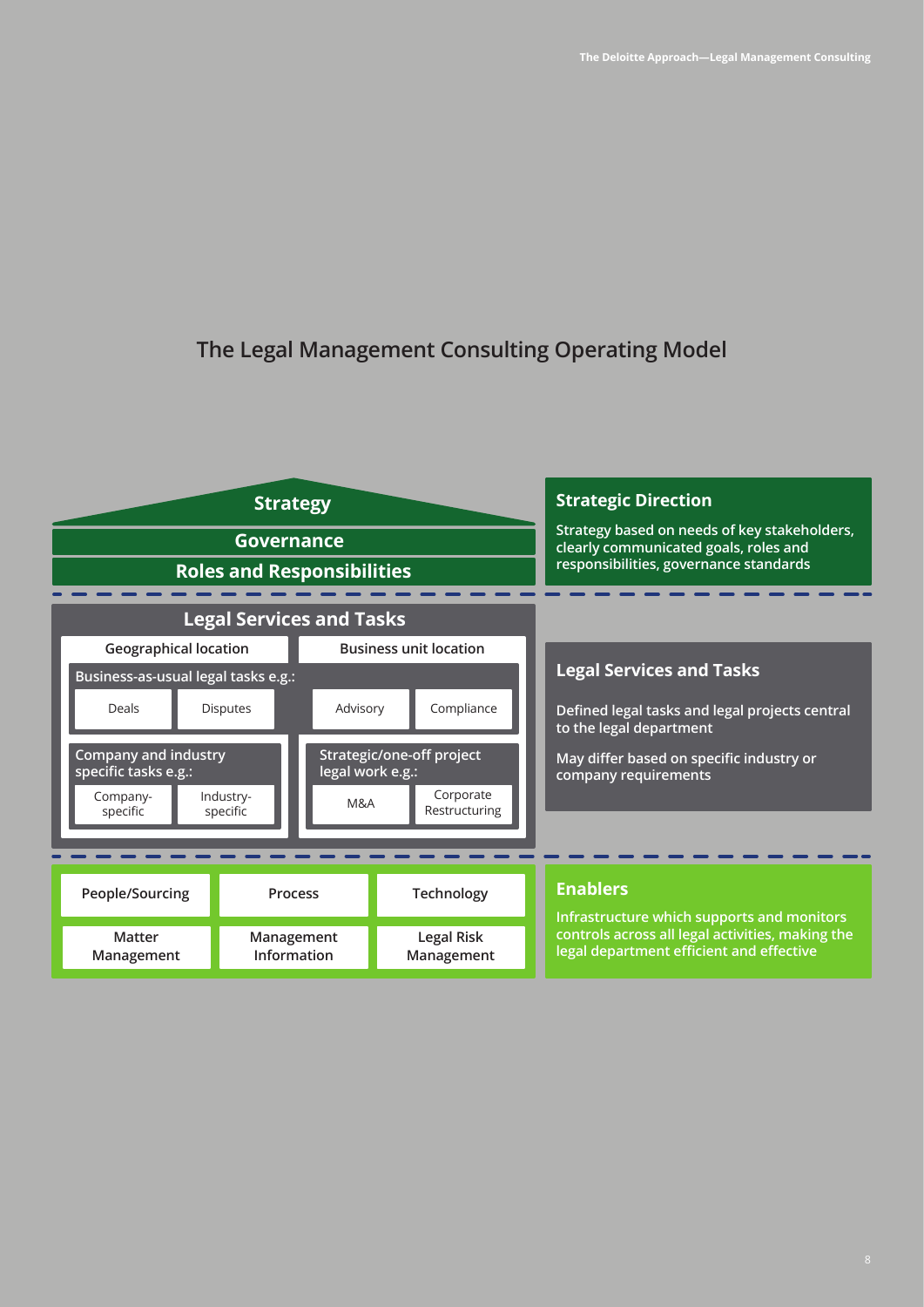## Legal Process

Law schools generally train lawyers to focus on the unique circumstances of each clients' case, which includes a set of specific needs. Clients of law firms are increasingly looking for standardisation of processes where lawyers deal with tasks that are broadly similar to work undertaken in the past. Indeed, lawyers are often selected precisely because of their past experience, with an expectation that this experience leads to greater efficiency.

A related discipline has emerged over the past few years: legal process analysis. This involves thinking about legal work and managing legal work in a process-oriented way. This parallels the approach we have taken in tax over the past decade.

Legal process analysts will be key people in any LMC practice. They specialise in scrutinising the way that legal work is done and mapping the tasks involved as well as the flow of the work. They look for bottlenecks and inefficiencies and

overcome them, sometimes by making modest changes to the process maps, and often by completely redesigning legal processes. For in-house legal departments that are looking for increased efficiency and quality, legal process analysts may well be the first port of call. Methodically and systematically, they assess and improve the way in which work is conducted.

The same mind-set is needed when legal work is unbundled and broken down into component parts before the work is allocated to the most efficient source(s) (see Sourcing Strategy). The first step in unbundling is an analysis of the current tasks and flows.

Another benefit of process analysis is that it provides a basis for legal project management. Analysis of legal work involves articulating milestones and time scales, which can be monitored and measured.

- **•** Legal process analysis involves thinking about and managing legal work in a processoriented way
- **•** Legal process analysts will be key people in any LMC
- **•** Deloitte's LMC team will project managers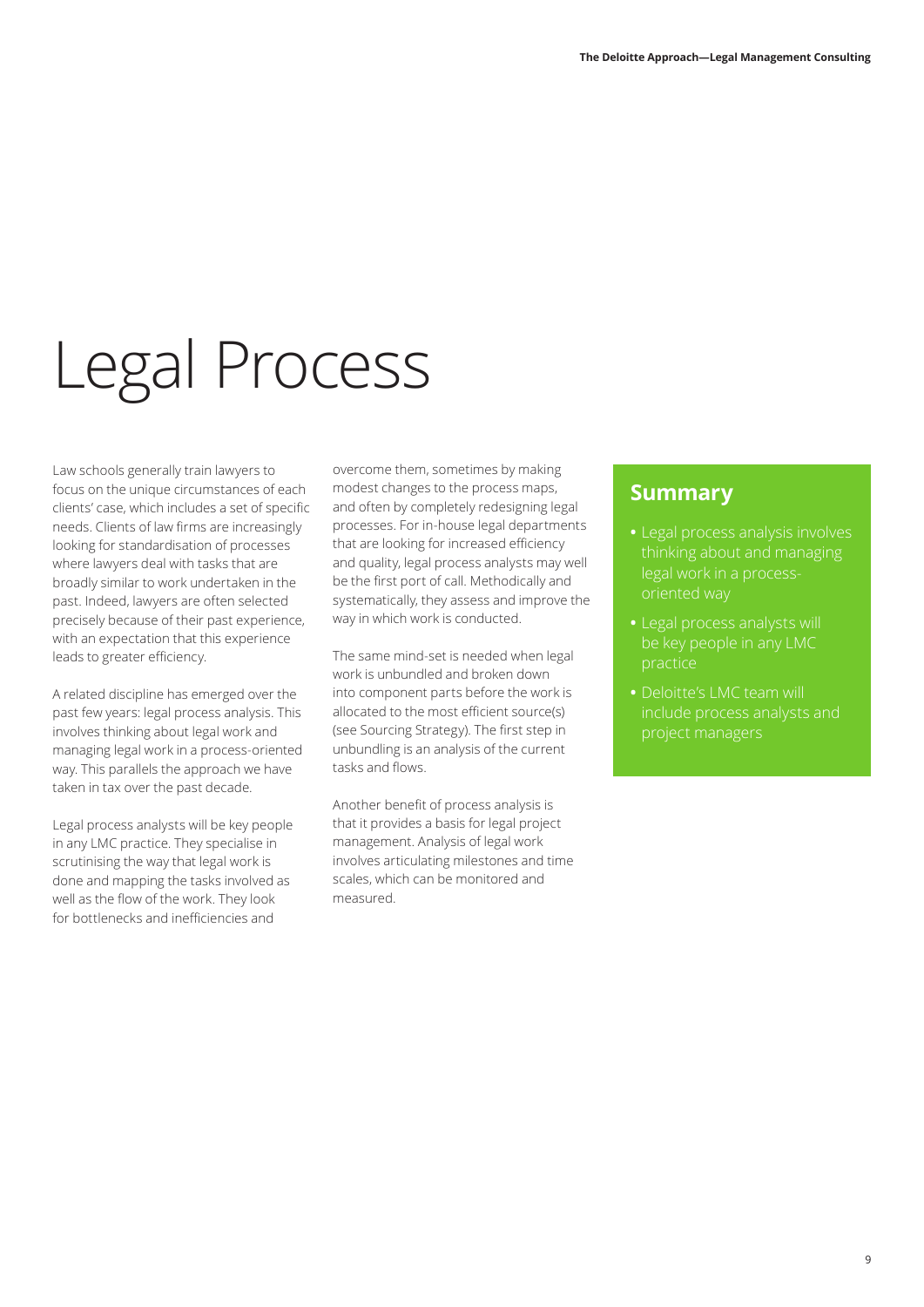# Sourcing Strategy

Until 2010, in-house lawyers faced a relatively simple choice when deciding how to resource a deal or a dispute. They either conducted the work themselves or instructed an external law firm, sometimes opting for a mix of both. The balance and blend of internal and external work transformed, and it was fashionable for companies to have large in-house legal departments with a small amount of work done by external firms. Next there was a shift towards much leaner internal teams, and currently we seem to be going through a period of increasing in-house functions. It is not clear if these patterns are cyclical.

A more significant change in the world of in-house counsel, in our view, is the move away from the two-provider set up. There are now many options beyond in-sourcing and law firms. There are two broad categories of alternative sourcing, with one based on human labour and the other on technology.

Various new labour models have emerged in law: outsourcing, off-shoring, subcontracting, near-shoring, paralegal work, and many others. The common idea is to have some of the work that is routine and repetitive delivered at a significantly lower cost, achieved based on lower costs of personnel, property and operations. Sometimes, these lower-cost resources are still part of the business; on other occasions, the work is passed along to third party providers, such as legal process outsourcers. Technology-based solutions take this one step further. Certain routine work, such as document review and repetitive drafting, can already be done better and at lower cost by automated systems.

One great challenge now for in-house lawyers is to achieve the best balance of internal and external resources, along with a balance of people and machines. This challenge applies both to individual projects as well as to their departments. For particular projects, there is an additional possibility: that of unbundling work, so a specific piece of work might be sourced in a variety of ways. When this happens, solid project management is called for, to ensure all strands are brought together effectively.

For many years now, we have advised tax departments on the various ways they might resource their departments and source their projects, from single-source supply through to much more exotic combinations of providers. We have developed techniques for identifying the best options for particular clients and we are adapting these for use with in-house lawyers to assist them on settling on their sourcing strategy.

- **•** There are two broad categories of alternative sourcing: human labour and technology
- **•** New labour models have emerged in law including: outsourcing, off-shoring, subcontracting, near-shoring, and using paralegals
- **•** Technology-based solutions are already available for
- **•** Unbundling work is another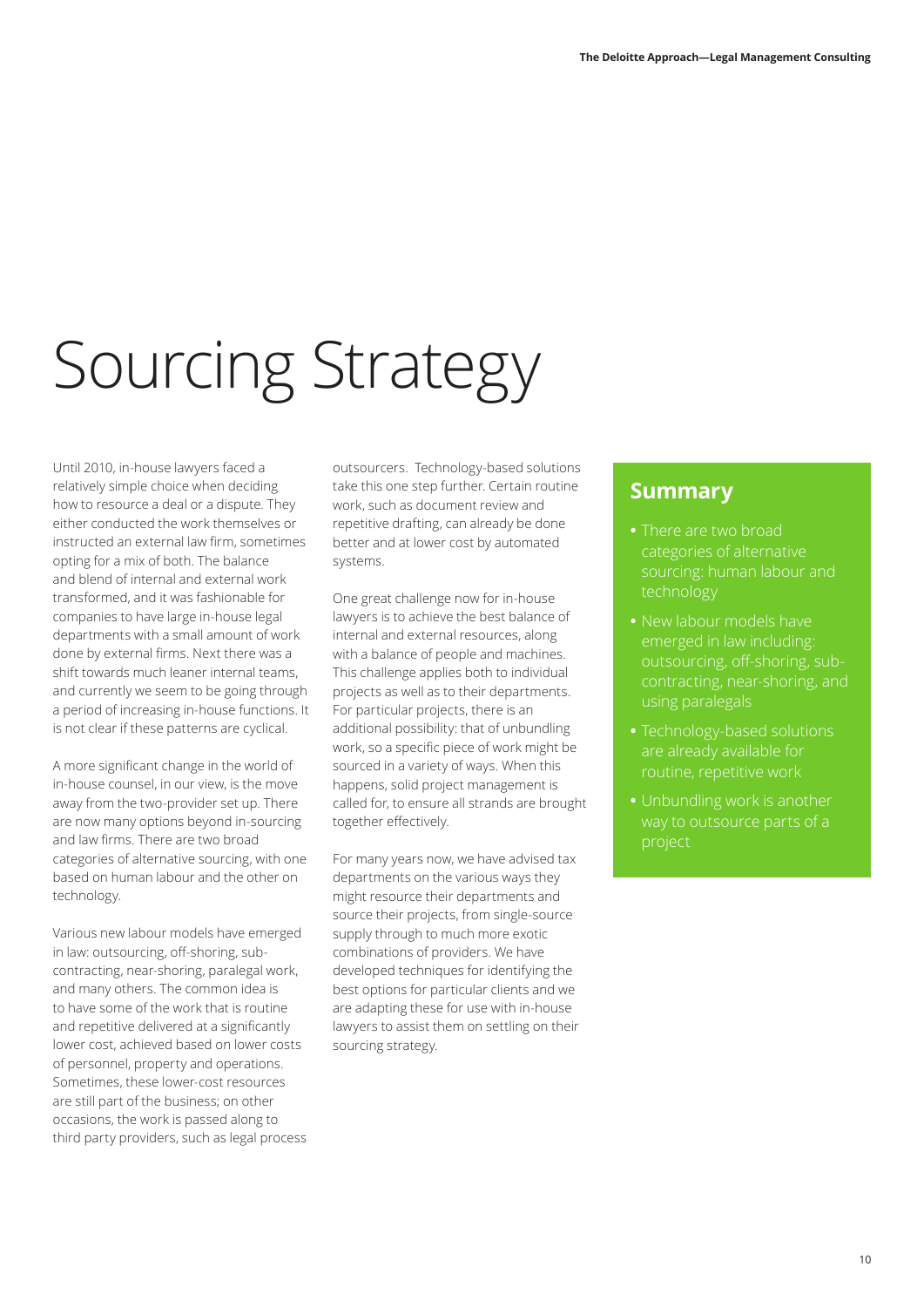### **Legal Services—Potential for Alternative Sourcing**



| <b>Intellectual Property</b>             |                                              |                                            |
|------------------------------------------|----------------------------------------------|--------------------------------------------|
| Patent /<br>Copyright<br><b>Research</b> | <b>Patent</b><br>Drafting &<br><b>Review</b> | <b>IP Portfolio</b><br>Management          |
| <b>Infringement</b><br><b>Analysis</b>   | Patent<br>Proofing &<br><b>Docketing</b>     | Cease &<br><b>Desist</b><br><b>Notices</b> |





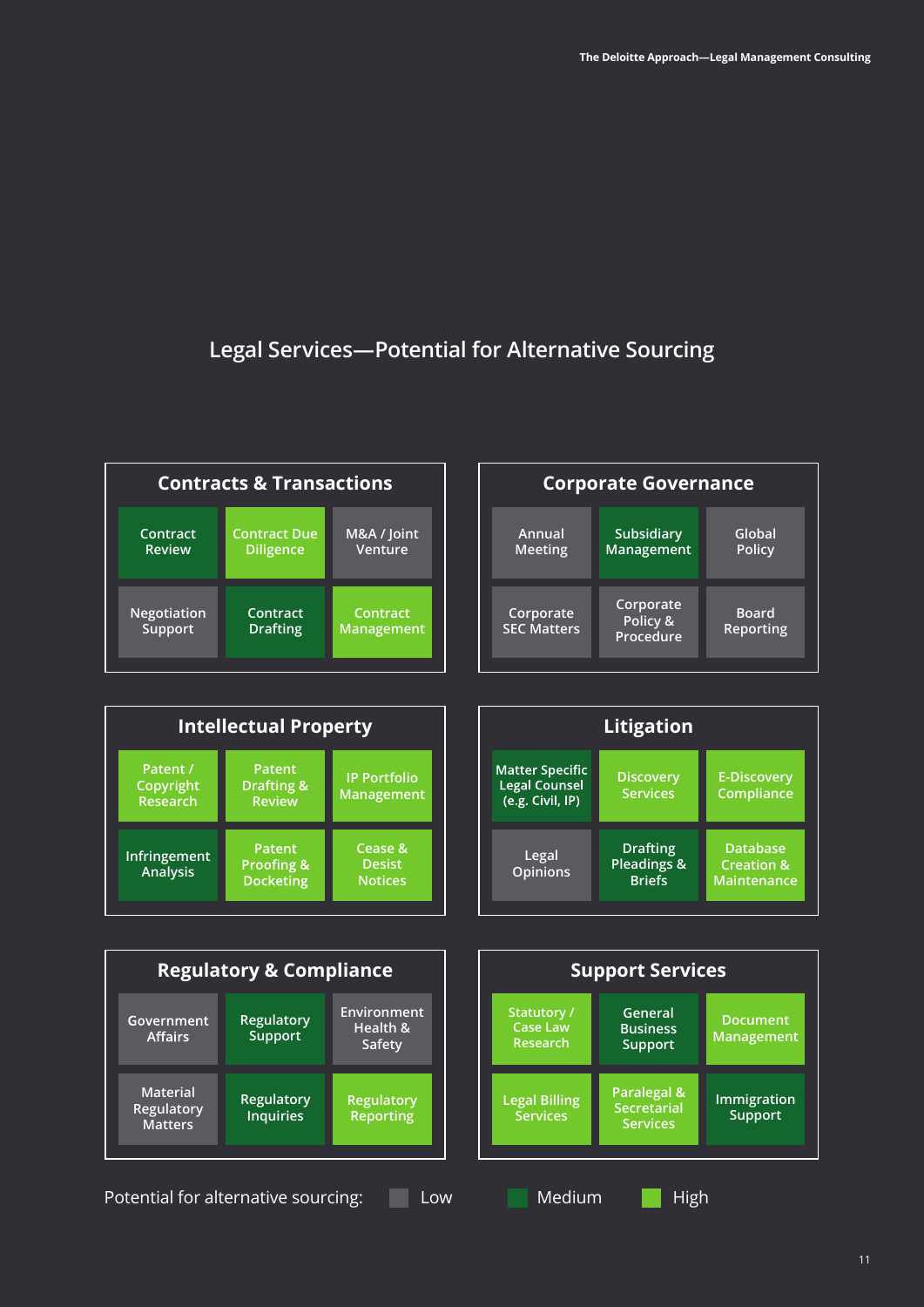## Selection

The selection options facing General Counsel are more complex than in the past. Historically, there were two main decisions for any given matter: can we do it ourselves and, if not, which firm should we hire? As we say in the previous section, there is now a bewildering array of possibilities: law firms, alternative providers, technologies, and often a blend of these.

Over the years, we have advised innumerable businesses on their sourcing and selection strategies—on the best set up for everyday work and on the particular needs of special projects. We are applying the lessons learned in strategy consulting as well as in tax consulting by developing selection methods specifically for legal departments. Although the providers are very different, our basic tried and tested methods for vendor selection and RFP management seem to work well when applied to the range of legal services suppliers now available to the in-house community. We recognise and welcome the involvement of expert procurement specialists, and when appropriate, online auctions and price comparisons.

Our conversations, both with law firms and with General Counsel, suggest that many have reservations about the use of panels. Some express doubt about the use of panels under any circumstances. Others are comfortable with the concept of a panel, but believe that the panel selection process is generally too cumbersome and

time-consuming. This is a challenge that Deloitte LMC is committed to addressing. Our early conclusion is that panels can be useful, but are often used when less formal methods would suffice. Another preliminary view is that panel methodology could be greatly improved.

Closely related issues here are Alternative Fee Arrangements (AFAs) and spend management. We have encountered a wide variety of approaches to charging but are not convinced that these billing models deliver the scale of savings that GCs tell us they need. Many AFAs are simply variations on hourly billing proposals and do not, in our view, offer a sufficiently different proposition. The savings that in-house departments require are more likely to be based on alternative methods of delivering service (new labour models and technology) rather than new pricing models.

On the question of spend management, our research suggests that the use of e-billing systems delivers tangible savings. Much more popular in the US than the UK, these systems are rarely easy to introduce. In particular, technology departments, especially in financial institutions, are often resistant to integrating the technology into their systems. Deloitte LMC is equipped to tackle the technical and cultural challenges here.

- **•** Deloitte LMC is committed consuming process of panel selection
- **•** Often panels are used when less formal options would suffice
- **•** There is room for improvement in the overall panel methodology
- **•** Deloitte LMC is prepared to tackle the technical and cultural challenges that arise from Alternative Fee Arrangements (AFAs) and spend management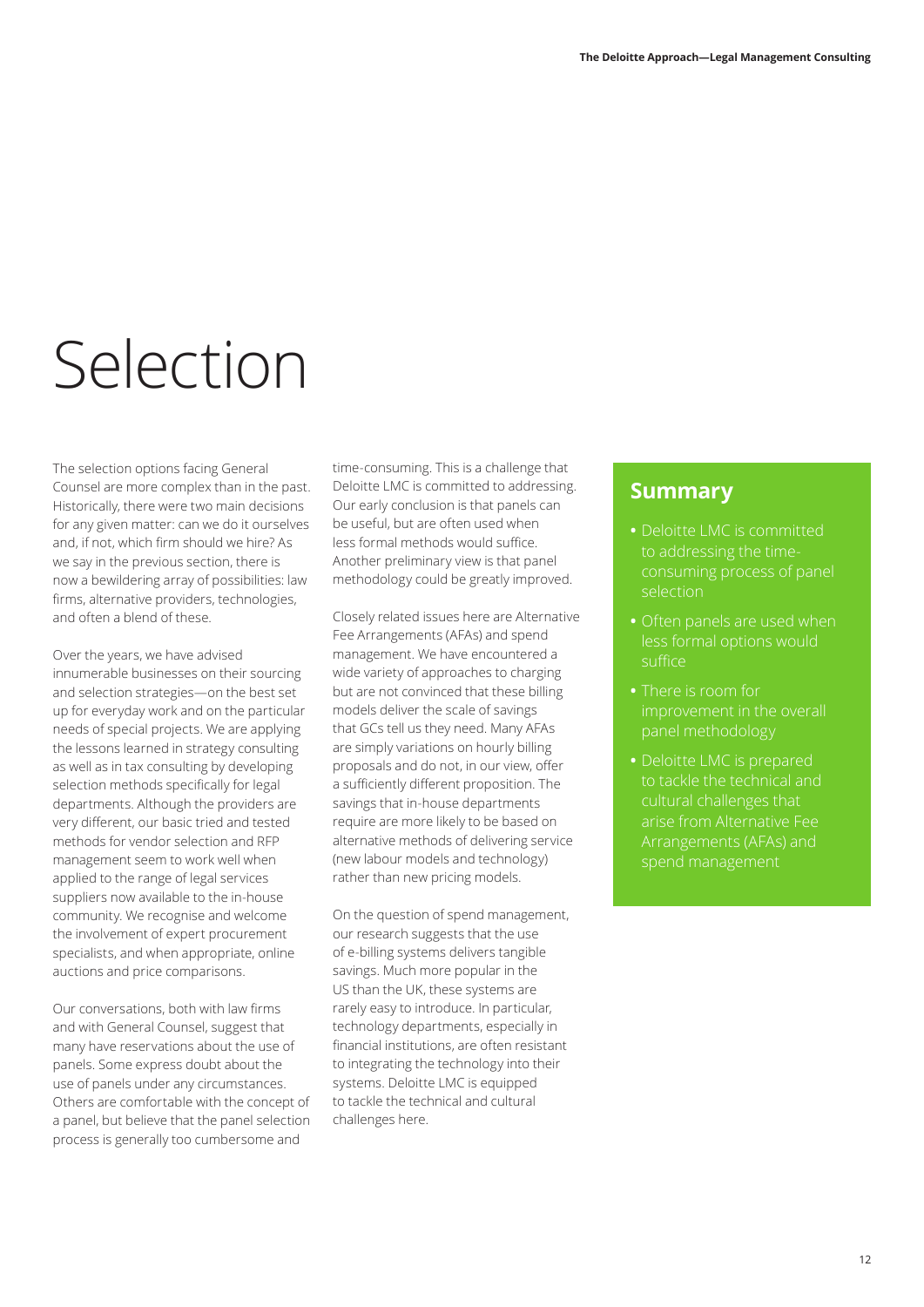# Technology

For several reasons, lawyers are seldom considered advanced technology users. In-house lawyers suffer from several common constraints. The technology departments of most businesses have limited experience with legal technology, nor are they interested in such technology. Only a small number of legal departments have their own technology experts. Moreover, few publications or organisations help GCs through the maze of options. In the end, most muddle through using generic applications used in their businesses, alongside some homegrown systems and various tools provided by law firms.

It used to be like this in tax departments. In response, our tax management consultants set about introducing some discipline into tax technology. Our LMC team is doing the same for legal departments. We are creating a map of all relevant categories of systems, a database of available packages, and a framework to help in-house lawyers assess and specify their requirements and decide whether to build or to buy. They can also select the most appropriate suppliers, ensure timely and effective implementation, and initiate targeted training. Many lawyers find technology rather bewildering, but we intend to introduce systems that make a difference, through training and process planning.

The business impact of legal technology can be profound through:

- **•** cutting the costs of routine work (for example, document review in litigation and due diligence exercises, as well as corporate compliance tasks),
- **•** increasing quality and consistency (for example, when using document automation),
- **•** managing the department's workload (e-billing systems),
- **•** sharing insight and know-how (social networks),
- **•** managing contracts efficiently (contract lifecycle management, document automation and blockchain), and
- **•** implementing risk management (AIbased document analysis).

Many of these technologies are wellestablished. We are also adapting some of our more popular tax technologies for legal use—such as our workflow and deadline tracking systems and our global risk management tools.

There are two complementary ways of assessing what technologies are best suited. One is to start with the business imperative, such as cutting costs and focus on technologies that can meet that need. The other is to look at the work of the department and consider the technological impact for each main category—deals, disputes, advisories, compliance, and operations.

### **Summary**

- **•** Technology is playing an increasingly important role in the delivery of legal services
- **•** The legal environment is technology use, providing an opportunity for LMC clients to technology
- **•** Deloitte LMC aims to introduce legal technology difference

We are sensitive to the cultural challenges of change. The successful introduction of most systems requires adaptation to working practice. Indeed, unless lawyers are prepared to work differently, the full benefits of a new system are often not realised. Our experience with busy professionals tells us not to rush the changes in one big bang—the measured incremental introduction of new systems is often more productive than attempting "big bangs".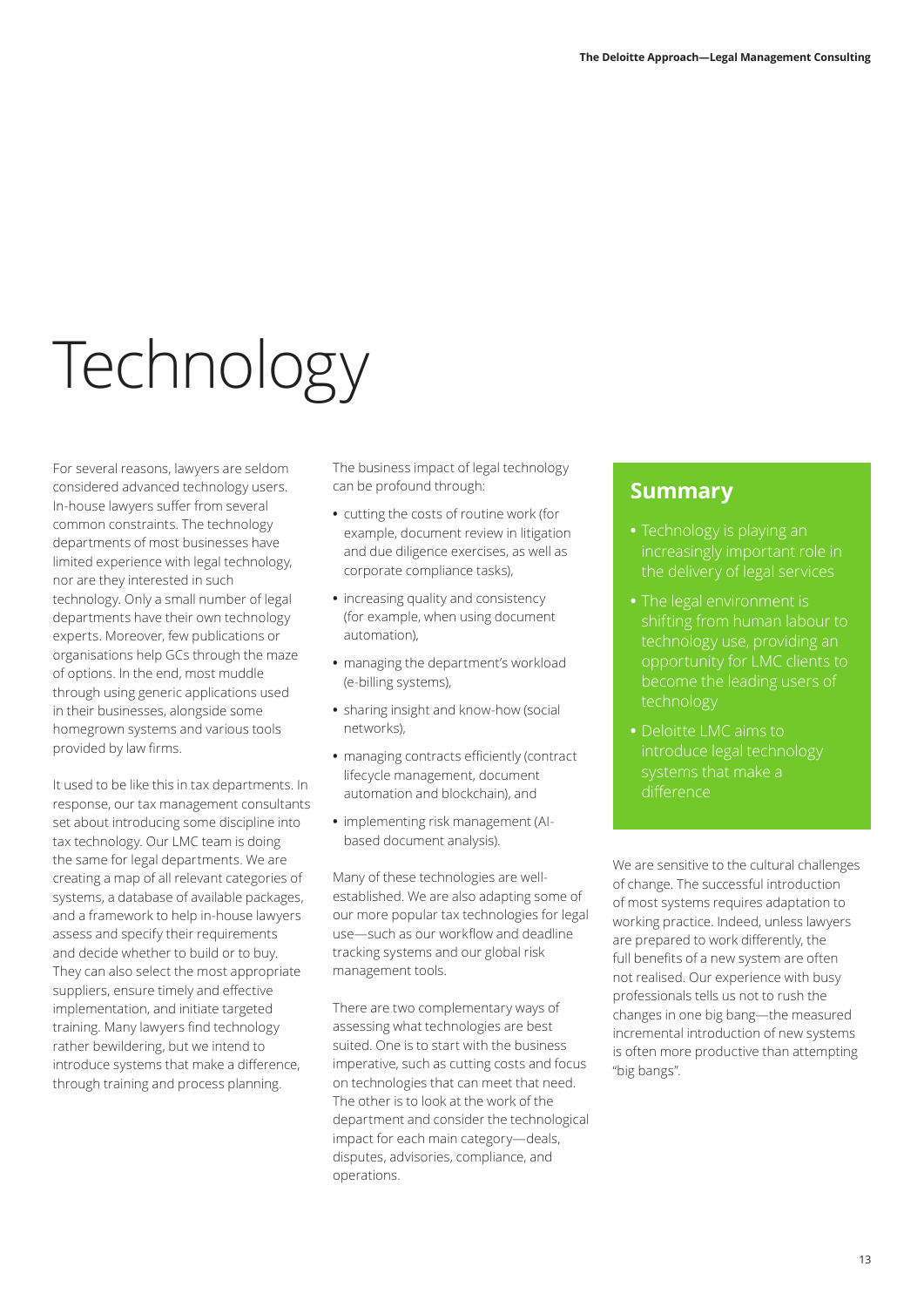

### **Legal Tech for the Legal Department**

What seems certain is that technology will play an increasingly important role in the delivery of legal services. Many of the current changes in the legal world involve using less costly forms of human labour.

In the near future, machines will take on more and more legal tasks, initially the routine work and, in due course, some more complex tasks. Law firms are increasingly recognising this shift, as are the many legal tech startups. It is time for clients to become the leading users.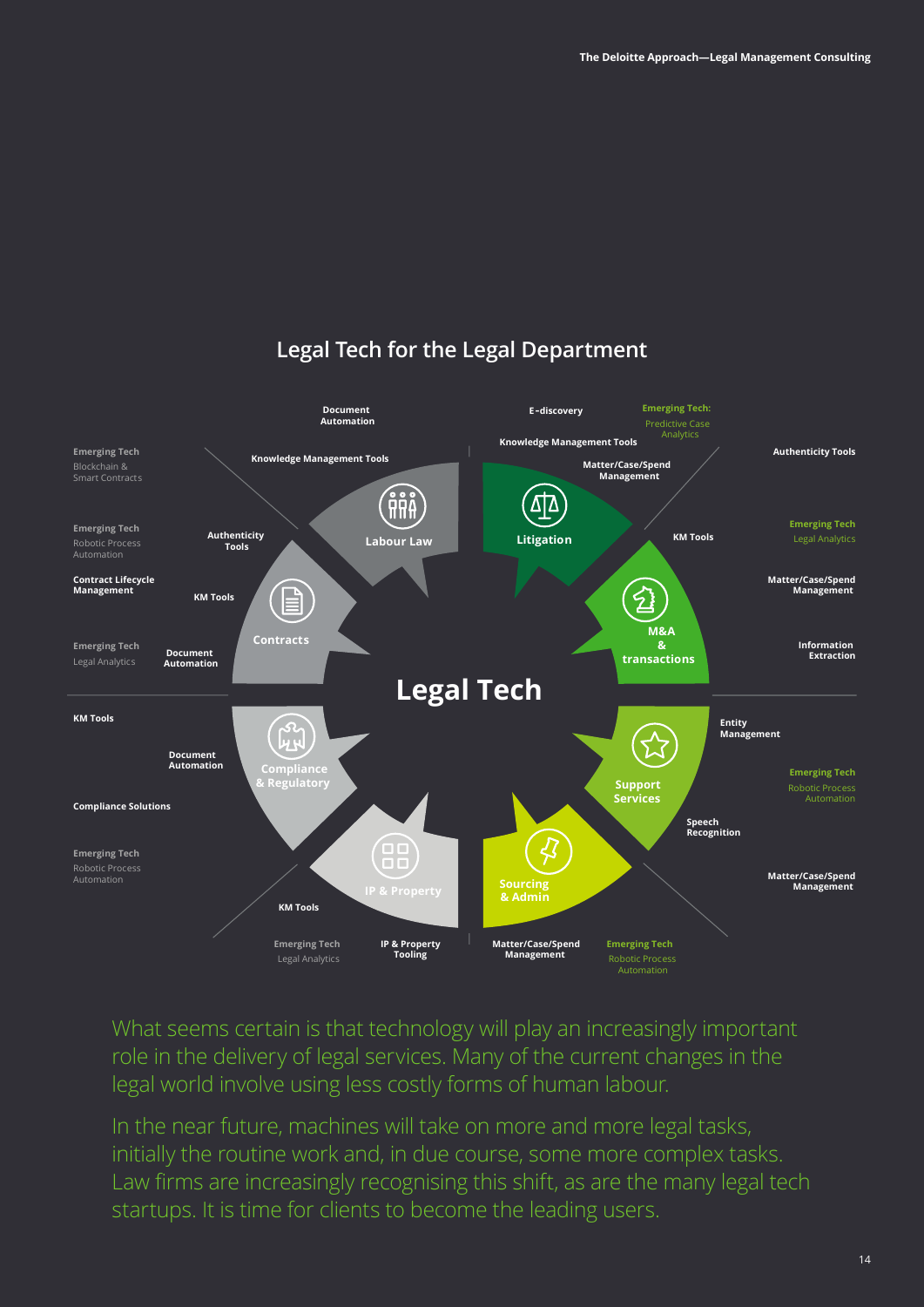## Data

Deloitte formerly stressed the importance of three building blocks for all organisations—people, process and technology. We said that the most successful businesses are those with a blend of the best of each of these building blocks. We now add a fourth dimension: data. In the last few years, technologists and businesses have realised the value of their data and related fields of expertise– 'Big Data', predictive analytics, data science and machine learning. There are now techniques which help us sort through and derive value from the data we have in our systems.

In law, it has been recognised for a long time that stored data could be of value, for example, in both benchmarking and knowledge management. The new wave of systems has greater potential for the practice of law. These systems do not just operate on structured data (like spreadsheets and e-billing systems). Instead, they are able to make sense of unstructured data, such as emails and word-processed documents.

One case study here is the field of 'technology-assisted review' (sometimes referred to as e-disclosure and predictive coding systems), where a technology-based solution is used to manage large quantities of documents in litigation. These systems can now out-perform junior lawyers and paralegals in reviewing document sets and isolating those most likely to be relevant.

Another illustration are the systems that have recently been developed to undertake similar document analysis but for due diligence exercises. These applications of technology are becoming mainstream. It remains for in-house lawyers to be more confident about asking their external advisers to use them. Substantial cost savings will follow.

Perhaps the greatest potential for the latest data techniques in law is in the area of risk management. We envisage using data science techniques across huge bodies of data from many organisations to identify the markers and signals of legal and compliance risks. Some of this data will belong to our clients, some will be public data, and some will be our own data. The results of this data analysis will help us deploy systems to provide and, in real-time, early warnings of impending legal problems.

Our experience in tax (which, admittedly, relates largely to numerical data) along with our risk work, shows us that specialists are needed for sophisticated data analytics. Over the past few years, Deloitte has been recruiting data scientists. Our LMC team will deploy these experts to work with in-house legal departments to use data to derive value and prevent risks.

- **•** A new range of techniques have been developed which help us derive value from the data we have in our systems
- **•** Stored data can be of value in law for benchmarking, for knowledge management, and for applying analytics management
- **•** Deloitte's LMC team will deploy data specialists to work with in-house legal departments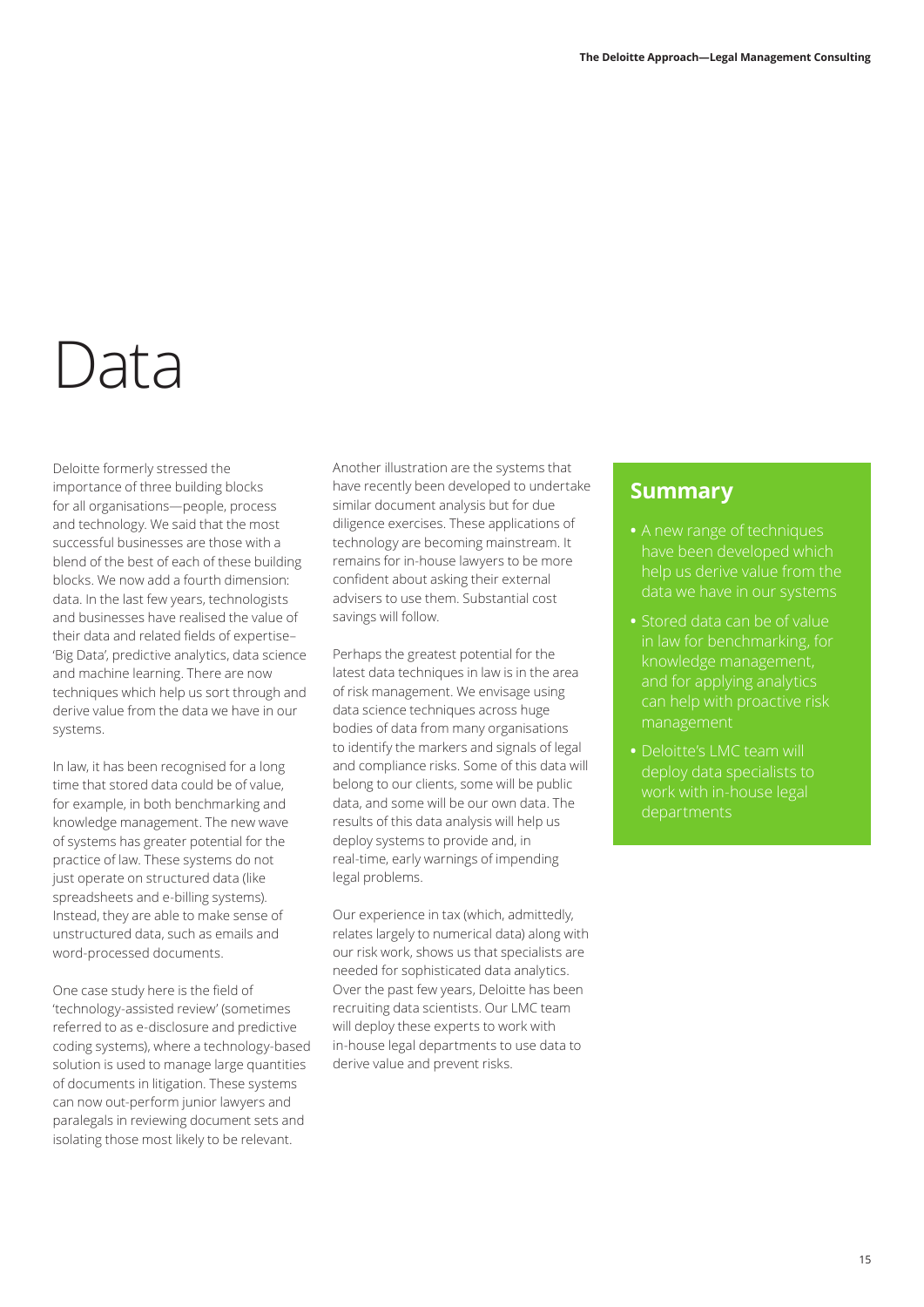## Roles

The role of the General Counsel has changed over time and differs across jurisdictions. As legal and compliance work increasingly attracts the interest of boards and investors, the GC is becoming a more central figure in commerce and industry. GCs also seem to have become the custodians of the reputations of their businesses, perhaps not in the standard job description, but most notably when disaster strikes.

Consistent with Deloitte's analysis of other members of the C-suite, LMC identifies four roles of the GC (and if all four roles are played by the GC, we do generally regard the GC as a board-level position).

#### **• Role 1: Ambassador**

The first role is that of an ambassador, the internal and external personification of legal issues and legal risk. In major matters, this is the person who leads discussion with counterparties, regulators, public authorities, and external counsel; who builds respect and trust with key stakeholders; who is the first point of contact for leaders who need legal help; and who develops relationships across their organisations.

#### **• Role 2: Strategist**

Second is the strategist. This person rises above the turmoil of daily legal service to ensure long-term stability in legal support for the business. The strategist is involved across the life cycle of strategic initiatives—new markets and products, acquisitions, investigations, disputes, and more. The legal strategist sits next to the CEO.

#### **• Role 3: Steward**

The third role is that of the steward. Much of the responsibility here is for risk management, but, in this capacity, the GC also protects the reputation of the business and oversees compliance, contracting and governance.

#### **• Role 4: Operator**

Finally, the operator fulfils a role to run the legal department as a business and is responsible for operations, technology, data, innovation, process, project management, as well as supplier selection.

These four roles can only be undertaken successfully if GCs have a deep understanding of the markets in which they operate and a complete familiarity with the culture, values, strategic direction and potential risks of their businesses.

One of the most significant recent developments in the world of in-house departments is the growing number of appointments of chief operating officers, also known as directors of operations or chiefs of staff. GCs who create these roles are often frankly acknowledging that in many legal departments it is not possible for one person to be ambassador, strategist, steward, and operator. COOs take on the role of operator and so are responsible for the day-to-day running of the business. This is a development that Deloitte welcomes.

### **Summary**

#### LMC identifies four roles of the General Counsel:

- 1. Ambassador
- 2. Strategist
- 3. Steward
- 4. Operator

We also welcome collaboration amongst COOs from legal departments, the best example of which is CLOC (Corporate Legal Operations Consortium), a rapidly expanding community of COOs that has come together to share best practice, to educate, and collectively drive change in the way that legal services are delivered.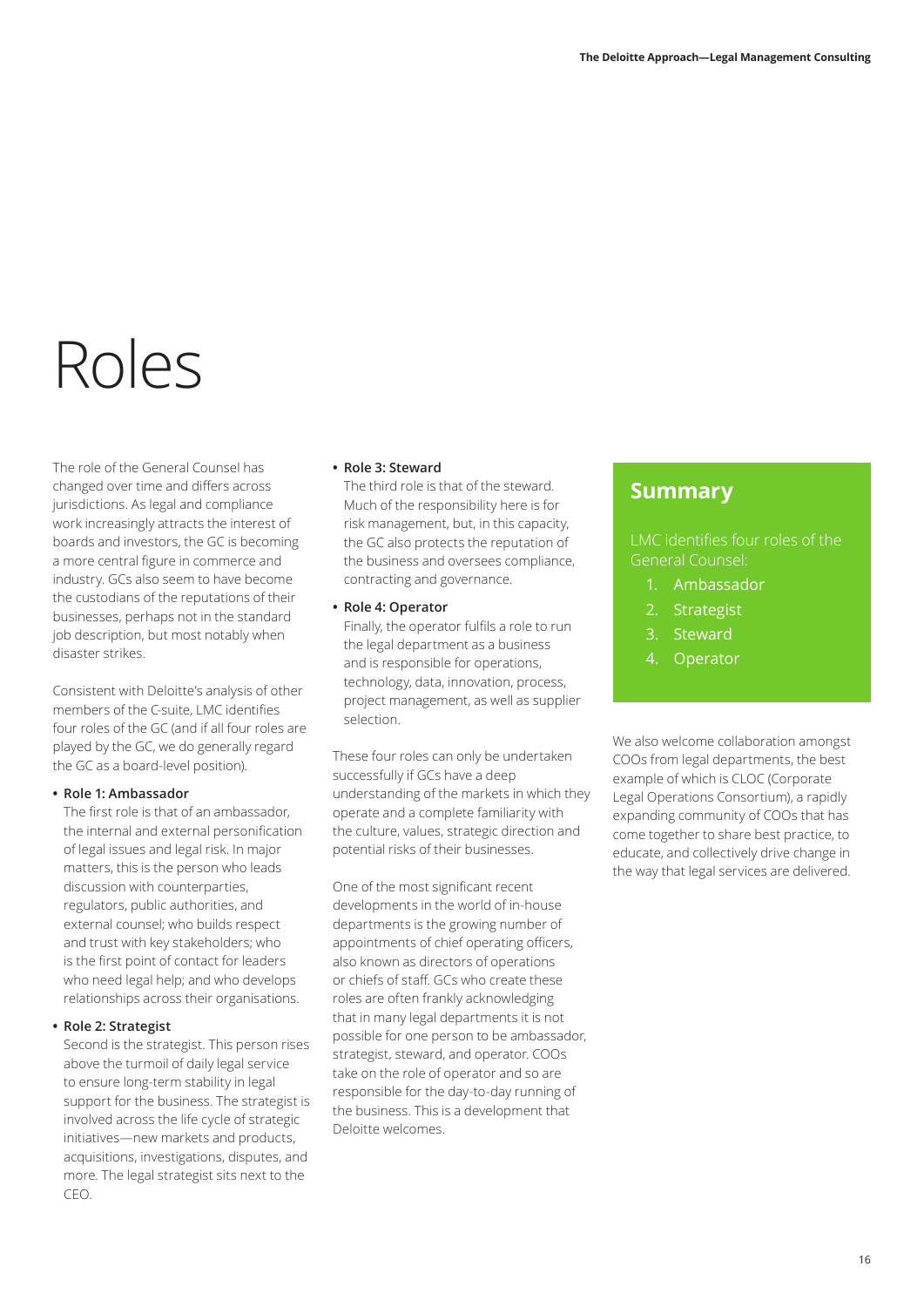

### **Four Roles of General Counsel**

The four roles of General Counsel can only be undertaken successfully if they have a deep understanding of the markets in which they operate. It is also imperative that they have a complete familiarity with the culture, values, strategic direction, and potential risks to their businesses.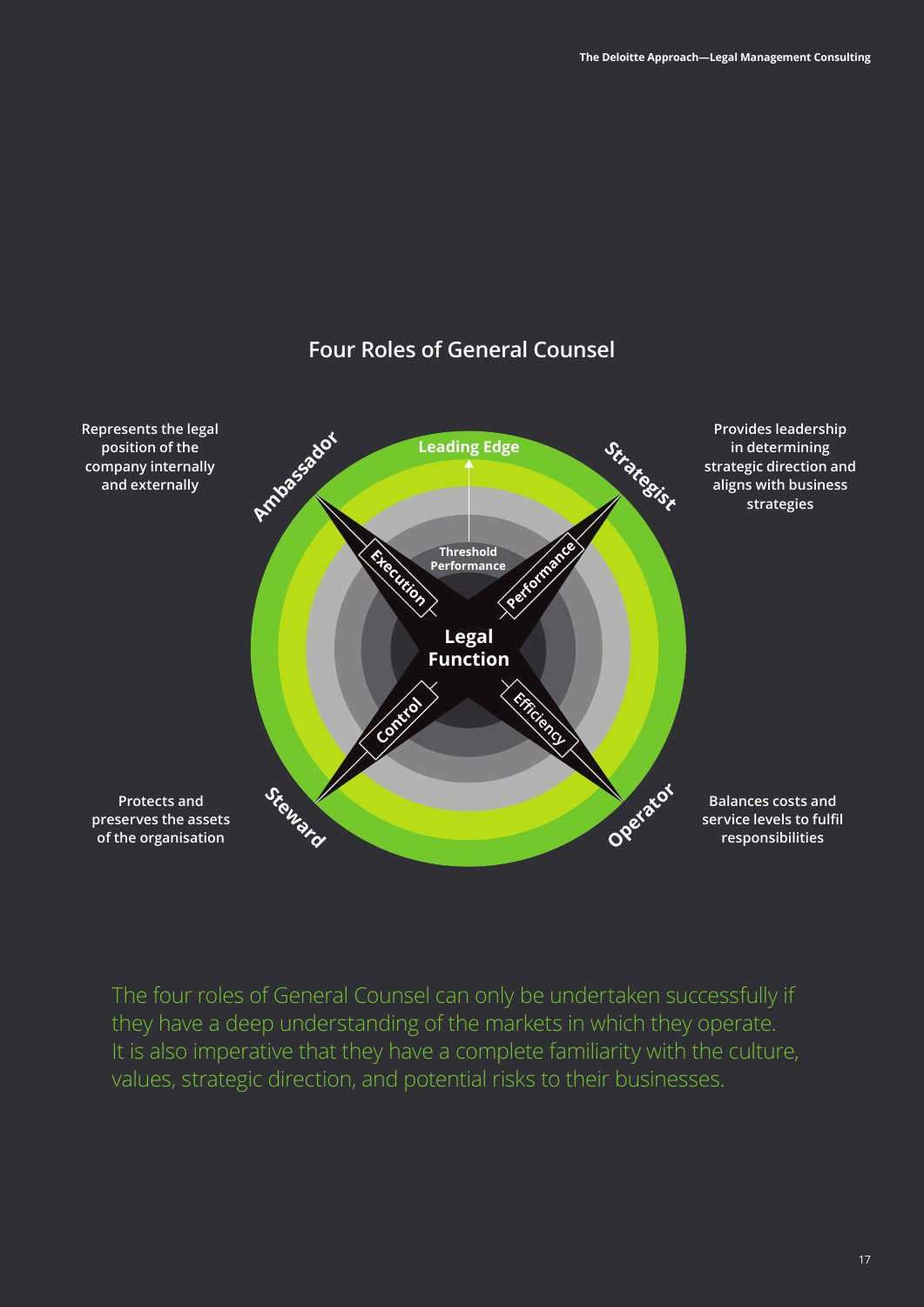# Predicting the Future

No one can forecast the future of in-house legal departments with scientific certainty. Nonetheless, when based on solid research, extensive data, experience from related fields and centred on sound theory, some views and predictions will be more reliable than others.

A key component of LMC is horizon scanning, thinking ahead and helping clients to identify important trends to anticipate likely developments. Deloitte aims to lead the way in legal forecasting, based on robust methods. We will no doubt miss some innovations, but we plan to provide a road map for improved process and strategic navigation.

More than this, the LMC philosophy is not simply to try to predict and then accept the future. It is to work with clients in creating the future. In-house lawyers are the customers and, in our view, should be driving much of the change in the legal market. The collective influence of the inhouse community is huge and we believe this influence can be harnessed in driving the industry toward the more widespread use of the techniques and technologies discussed in this paper.

One of the jobs of Deloitte's LMC team will be to monitor multiple wellknown variables, such as whether legal departments should include compliance functions and determine the balance between internal and external provisions. We will also focus on more advanced issues, many of which are discussed in this paper—such as the use of legal process analysis, the uptake of project management, the deployment of legal technology, the exploitation of data, and the move from traditional reactive fire-fighting to more proactive legal risk management. These are developments we will strongly encourage, and monitor continuously with regular reporting.

In thinking about and shaping the future, our increasing emphasis will be on what businesses actually need rather than on what lawyers think they need. The longterm strategic health of in-house legal departments will depend on their ability to help identify and then satisfy their clients' actual needs better than other providers.

- 
- in legal forecasting
- **•** Deloitte's LMC team will encourage improvements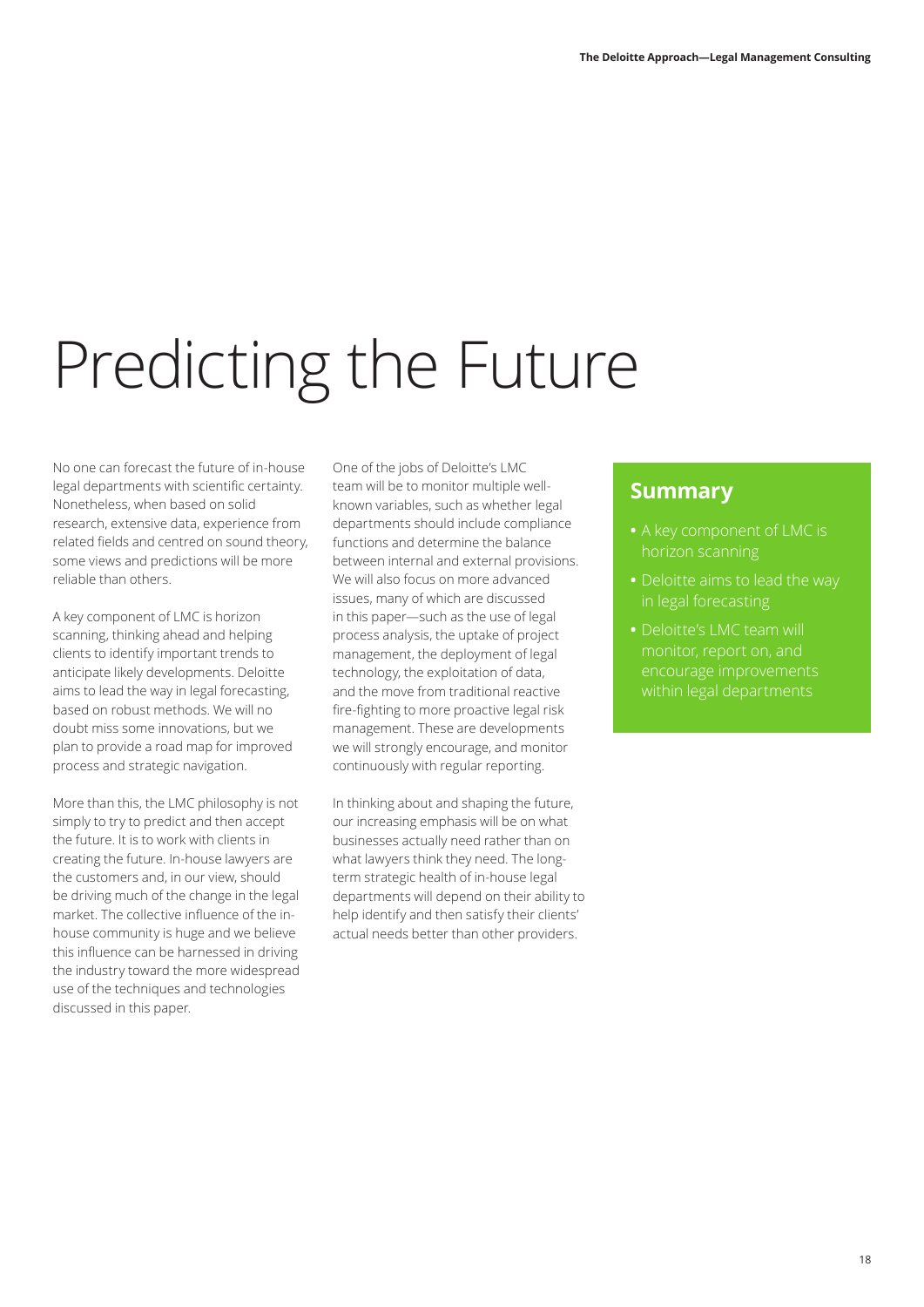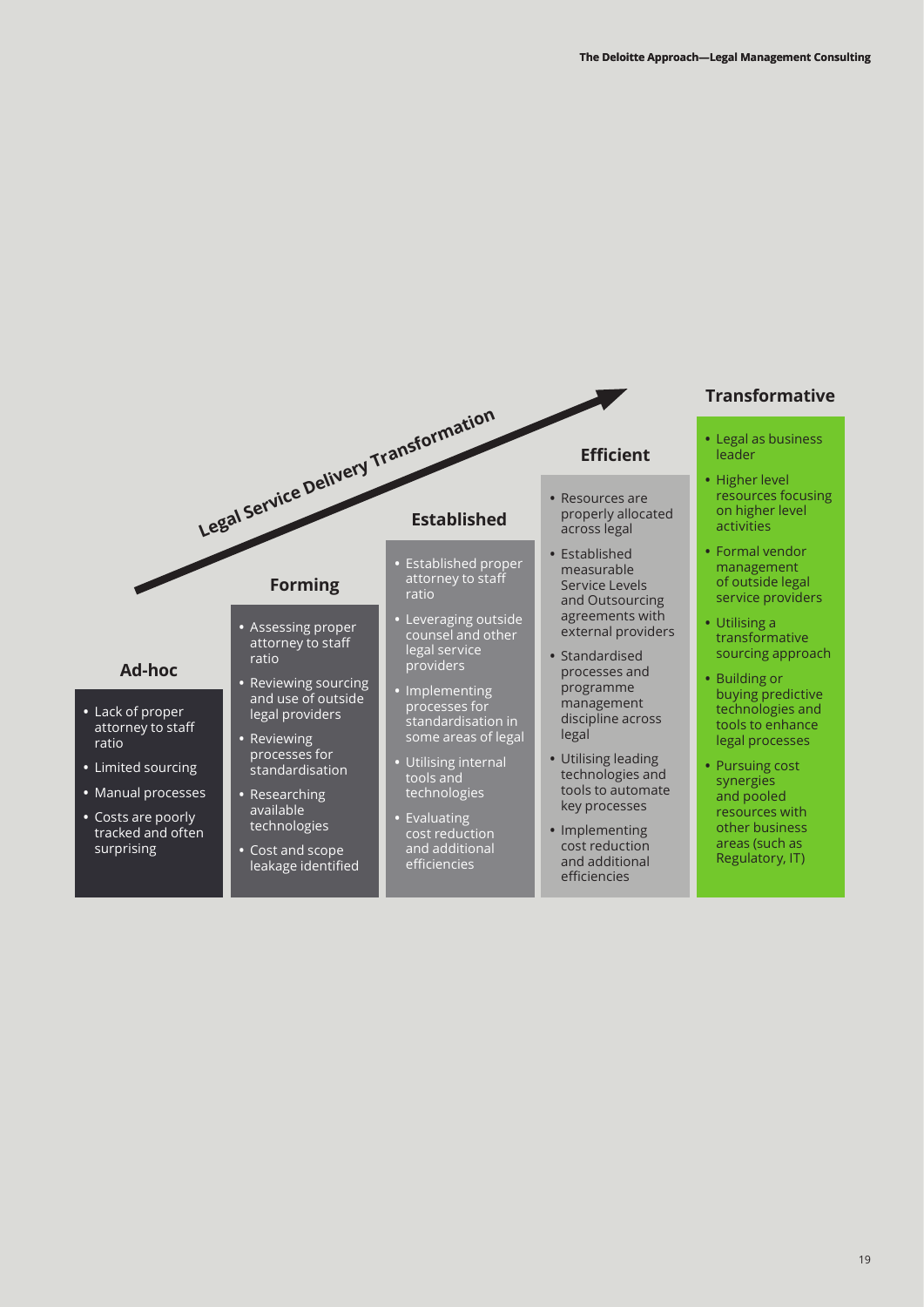# Managing Change

This paper is a call for change and a transformation in the way that legal departments are managed. It is also a call for the introduction of new technologies with different ways of sourcing legal work, and a call for alterations in operating structures with an allocation of new roles and responsibilities.

Intellectually, most GCs may find our arguments compelling, but will rightly see a series of obstacles to the brave new world we predict. The reality is that most legal departments are already stretched to their limits, with little capacity for bringing in new management structures. Changing an inhouse function sounds like trying to change clothes while riding a bicycle. GCs say that if they could press "pause" on daily functions, this would allow them to manage change. It seems there is no time for strategy and planning, and still less for transformation programmes. Additionally, some of their inhouse lawyers might be conservative and resistant to changes in working practices. There is also the argument that there is no budget for change.

In working with tax departments over the years, we have helped address similar obstacles. One clear lesson is that radical, beneficial change rarely happens spontaneously. To change from being a traditional legal function to a department that is geared—in technical and human capabilities—for the next 10 years requires a structured and managed process. Another critical success factor is that one

of the department leaders needs to be given clear responsibility for change and the rest of the senior team must offer unconditional support for the process of change.

Following our chapter on 'Roles', it makes sense that this individual is the COO of the function and he/she should have the time to devote to the initiative. It also helps to have an external catalyst, either someone from within the business, but beyond the immediate department, or an external individual or organisation. An external participant can nudge the project along and call regularly for progress reports, expediting implementation.

It is also vital that leaders provide a clear vision for any transformation programme, within an easily understood statement of where the initiative is heading. The vision must be underpinned by a clear business imperative (if there is no relevant benefit to be secured from change, there is little point in the upheaval). In turn, there should be a strategic plan, supported by project management.

For many lawyers, this type of structure may appear excessive. In our experience, if this kind of approach is not adopted, the transformation is likely to fail, disappoint, take too long, or not get started in the first place.

- legal function to a department that is geared for the next 10 years—in technical and a structured and managed process
- the way legal departments are currently managed, there must be unconditional support of change from senior leadership
- **•** It is critical for leaders to provide a clear vision for the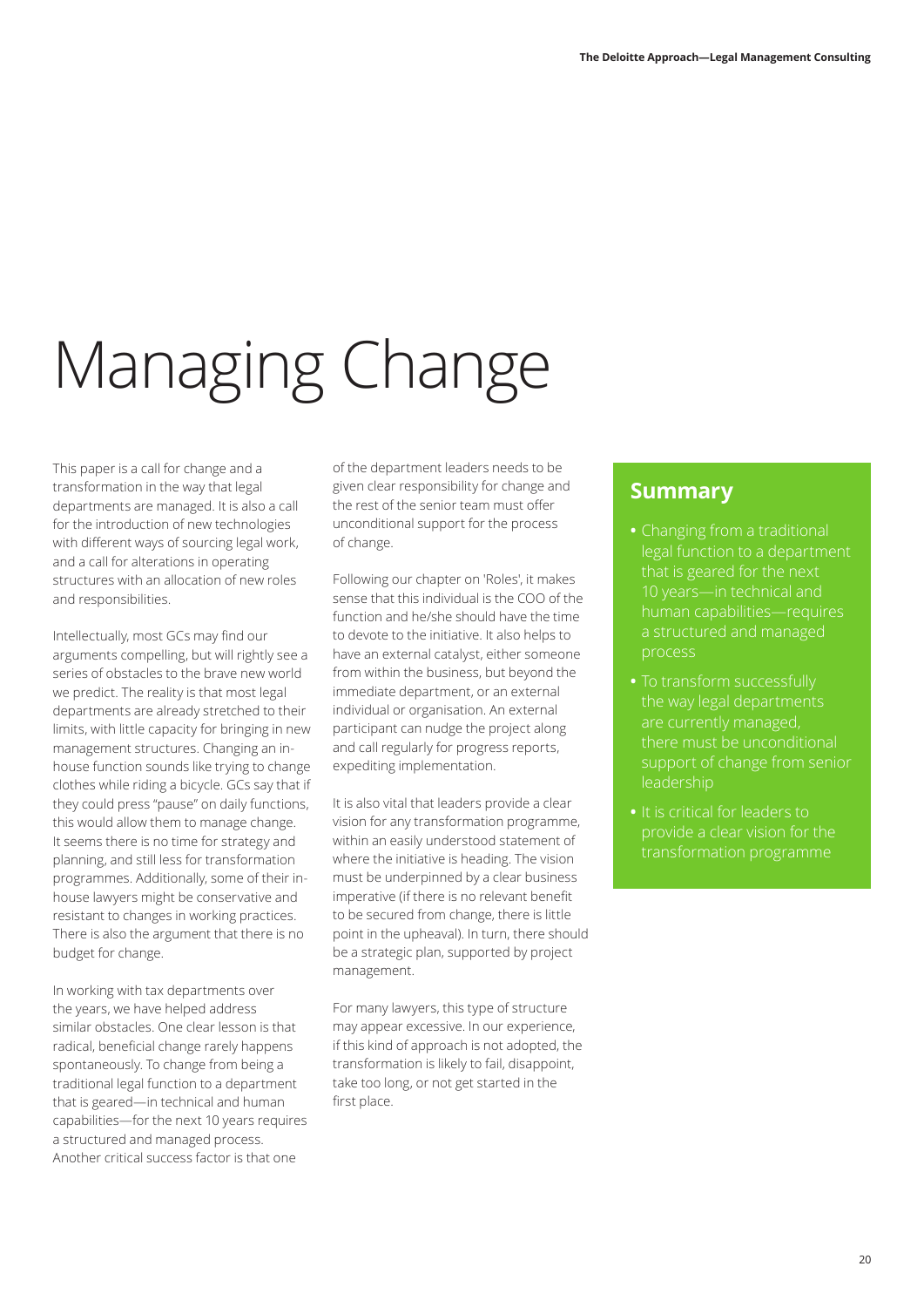## Supporting Research

Many of the arguments and techniques presented in this paper are based on research. Some of this work has been undertaken by or for Deloitte directly. Deloitte Legal commissioned a study of 243 global legal services purchasers in 2016.

Many of these purchasers felt that their own roles and businesses had changed and become more complex, as well as more resource-constrained. Just under half (44%) said they found "doing more with less" the most challenging part of running or working in their corporate function. They expected the service provided by external advisers to also evolve, but these expectations were not currently being met in a number of crucial areas. As a direct result, the expectations of legal services

products and services are changing.1 We have also been influenced by research that has been undertaken by other individuals and organisations, such as Richard Susskind, Mari Sako, and the Dutch Association of GCs.

We believe that Legal Management Consulting should be an evidence-based activity, rooted in the real world.

We have also found less formal sources to be invaluable—face-to-face meetings with in-house counsel, discussions at seminars and events, the published commentary of GCs. In combination, the structured and more anecdotal evidence offers an evolving picture of the legal market.

Research and data, however, can only take us so far. They can point us, for example, to historical best practice and they can enable us to compile case studies of interesting and outstanding achievement. However, they cannot give rise directly to innovation. If we are copying the best practice of others, we are clearly not innovating.

Fresh ideas and entirely new approaches come from the imaginative and creative activity of human beings. At Deloitte, we do not pretend to have an endless store of groundbreaking solutions but our aim—by acting as experts and enablers, armed with LMC techniques—is to help our clients think and work differently.

We are conscious that many exciting new research methods are evolving today, most notably in the fields of 'big data' and predictive analytics, and are exploring ways in which these can further our understanding of the legal world. Deloitte is investing heavily in these emerging fields (not least in audit and tax) and we are gaining confidence in our ability to take large data sets (our data, client data, public data) and identify trends and patterns that traditional techniques could not.

Further research in many directions is no doubt needed. We must keep refreshing our thinking and tools in light of experience. Deloitte will undertake some of this research. Some research, again, will no doubt be undertaken by other businesses and universities and we will monitor these carefully. Where we think there are gaps in our understanding, we will fill the gaps ourselves or encourage research to be conducted, perhaps in universities or the Deloitte University.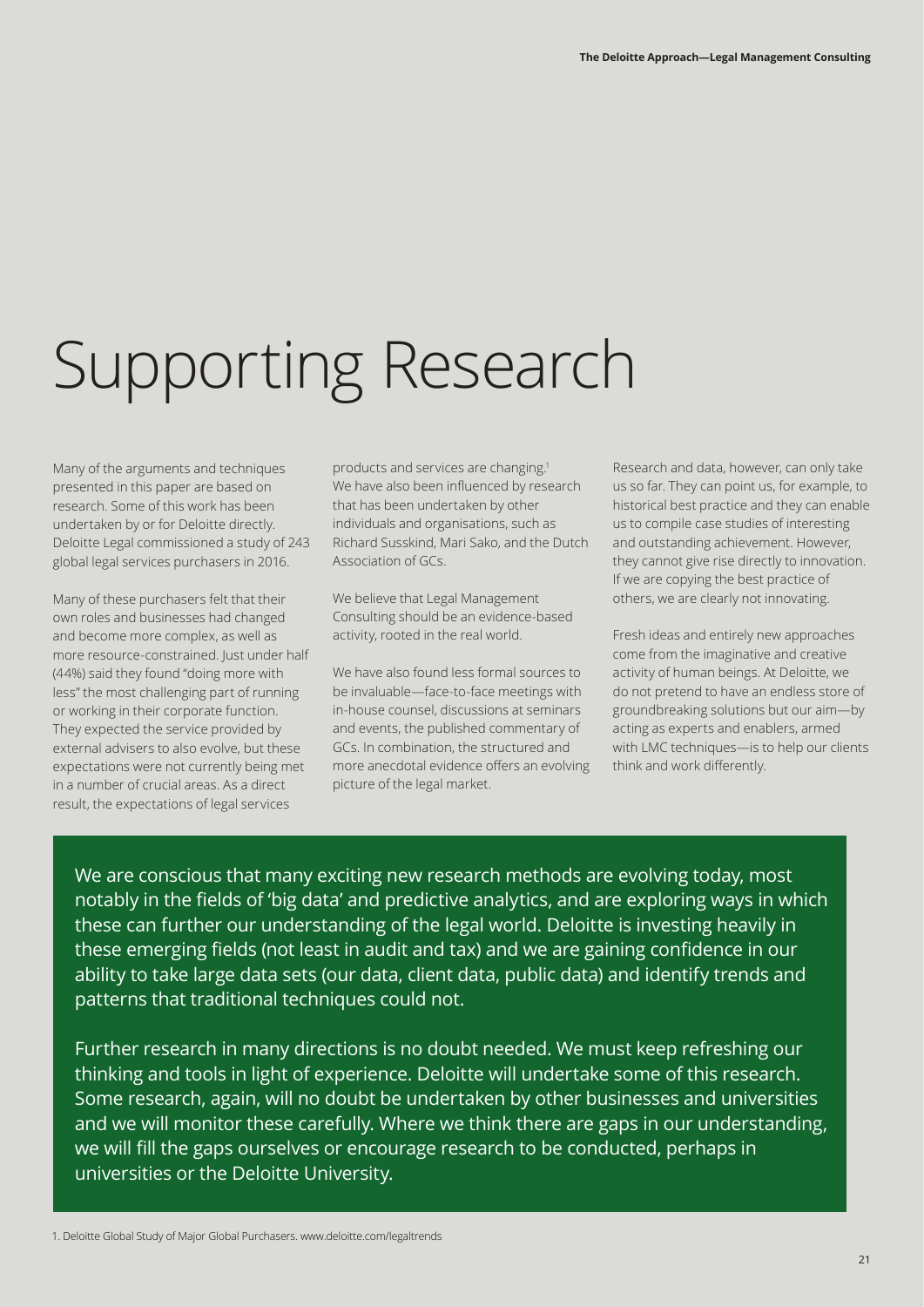### Epilogue

Today's corporate legal department faces multiple challenges: a heightened regulatory environment, increased workloads, the acceleration of new technological advancements and growing demands from within the business. Companies need their General Counsel (GC) and legal departments to keep pace with the commercial needs of the business—while at the same time, legal teams are increasingly being asked to do more with the same or fewer resources.

Personally, I believe that these developments do not present organisations with roadblocks—I see the current business landscape as an opportunity to transform an area of the business and to extract more value for the company. Changing regulations, technological disruption and globalisation create a compelling reason for legal departments to change their operating model, achieve greater efficiencies and increase the value they deliver back to the business.

In this paper, we introduced a Deloitte approach to helping GCs overcome the challenges that legal departments are facing today. In developing this approach, we brought together leading experts in law, operating model transformation, business and technology to focus on how business could modernise the way legal needs are addressed. The philosophy of LMC builds on a multidisciplinary and integrated approach that includes three essential components: mainstream management consultancy, risk advisory services and expertise in legal department operational management.

Deloitte pioneers change and stays at the forefront of a world that is in a state of perpetual transformation. Our teams stay abreast of market and industry trends and continuously develop new, technology-enabled offerings and services to meet your needs. Research and development are a part of our DNA—and we are committed to staying ahead of innovation trends by making continuous investments in the future of work and technology.

At the foundation of Deloitte's integrated service delivery model is over 2000 legal professionals around the globe providing counsel when and where it is needed locally. Deloitte Legal professionals have a reputation for listening to the unique needs of the individuals we support each day—focusing on what is most important in order to make an impact that matters. Legal Management Consulting is just one example of how Deloitte Legal is delivering the future of law, today.

#### **Luis Fernando Guerra**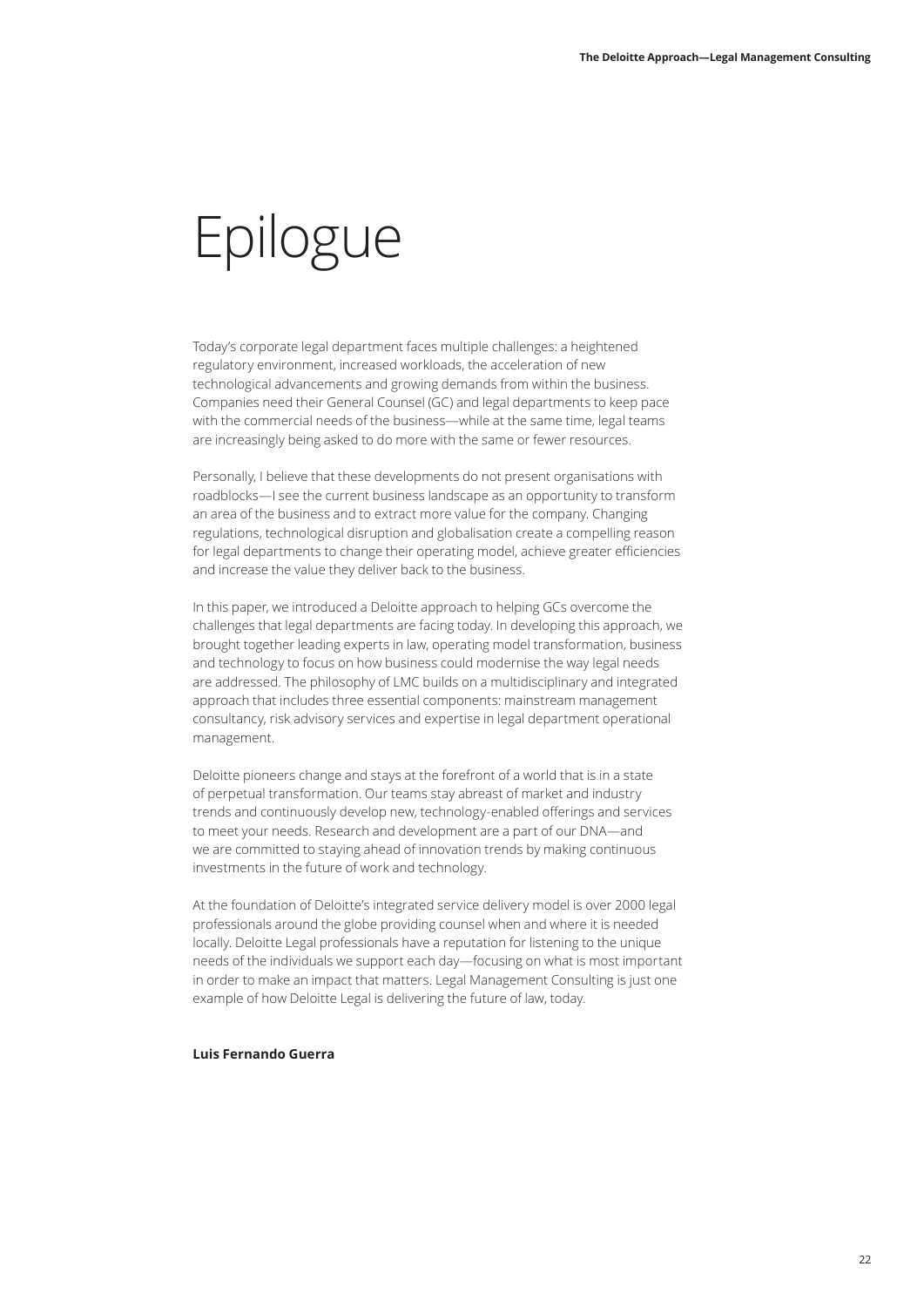## Contacts

For more information about Legal Management Consulting, call your usual Deloitte partner, or the appropriate local country contact: [www.deloitte.com/LegalContacts](http://www.deloitte.com/LegalContacts)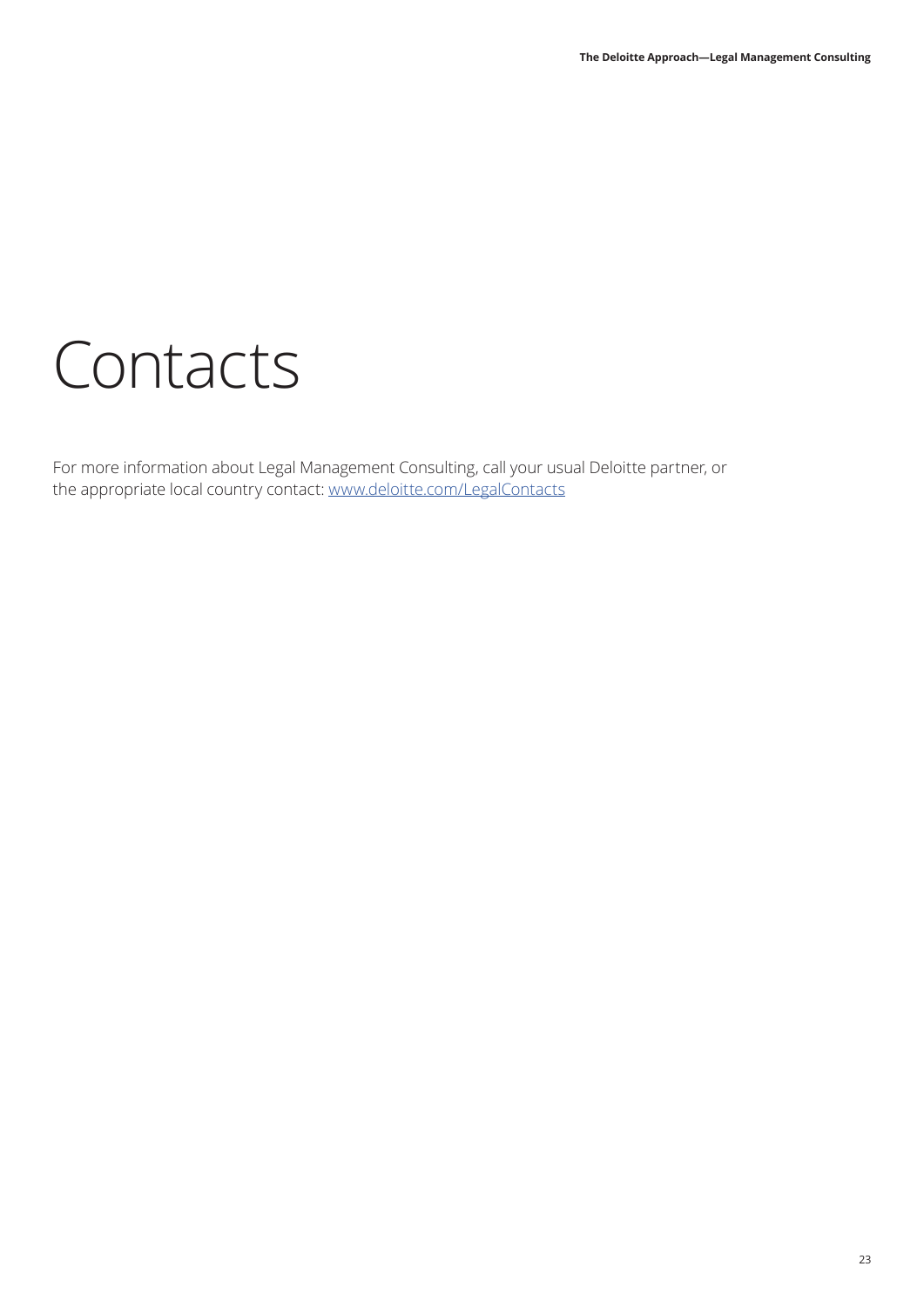

## Experience the future of law, today